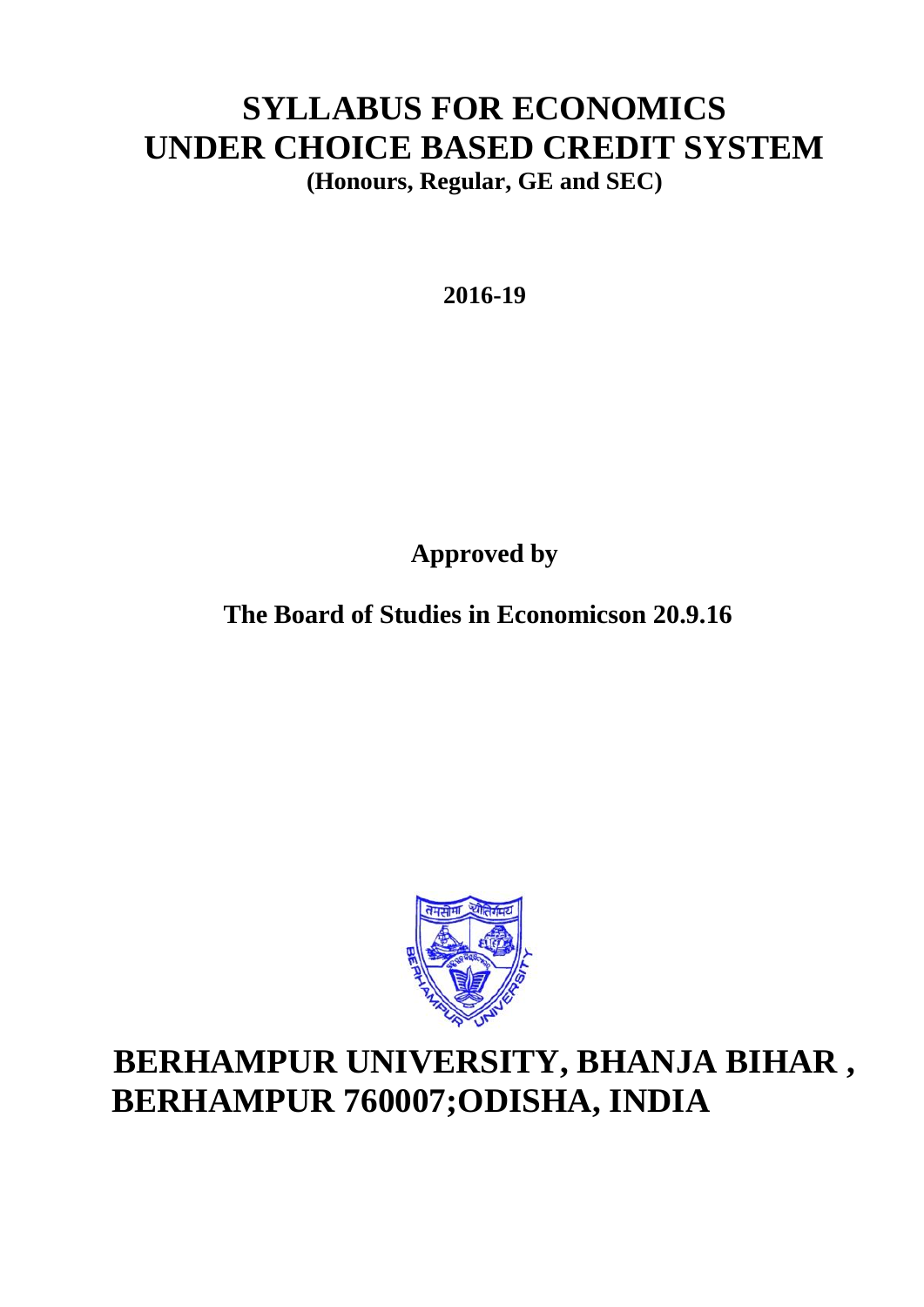# **A. SYLLABUS FOR B.A. (HONORS) ECONOMICS UNDER CHOICE BASED CREDIT SYSTEM OF BERHAMPUR UNIVERSITY, BERHAMPUR**

#### **Course Structure for B.A. (Honours) Economics**

A student opting for Honours in Economics at the graduation level shall read fourteen economics core coursesacrosssix semesters. All the core courses are compulsory. In addition to core courses in economics,a student of B.A. (Honours) Economics will choose four Discipline Specific Elective (DSE)Courses. The DSE Courses are offered in the fifth and sixthsemesters and two such courses will be selected by a student from a set of courses specifiedfor each of these semesters (Groups I and II in the attached table). It is recommendedthateach college should offer at least three DSE Courses in the fifthand sixth semesters to allow the students some minimal element of choice.

Contact Hours: Each course has 6 credits comprising of 5 lectures and 1 tutorial (per group) per week. The size of atutorial group is 8-10 students.The total credit hours for B.A.(Hons) shall be 140 credit distributed in six semesters.

Note on Course Readings: The nature of several of the courses is such that only selectedreadings can be specified in advance. Reading lists will be updated and topic-wise readings will be specified at regular intervals, ideally on an annual basis.

### **Course Structure for B.A. (Honours) Economics**

- 1. **Economics Core Course 1**: Introductory Microeconomics
- 2. **Economics Core Course 2**: Mathematical Methods for Economics I
- 3. **AECCI:**  Environmental Studies
- 4. Generic Elective Course (**GE**) **I**

#### **Semester III(26 credit) Semester IV( 26 credit)**

- 1. **Economics Core Course 5**: Microeconomics I
- 2. **Economics Core Course 6**: Macroeconomics I
- 3. **Economics Core Course 7**: Statistical Methods for Economics
- **4. Skill Enhancement Course (SEC) I: English**
- 5. **GEIII**

**Semester I (20 credit ) Semester II(20 credit)**

- 1. **Economics Core Course 3**: Introductory Macroeconomics
- 2. **Economics Core Course 4**: Mathematical Methods for Economics II
- 3. **AECCII**: MIL (Odia / AE/Telugu )
- 4. Generic Elective Course (**GE**) **II**

- 1. **Economics Core Course 8**: Microeconomics II
- 2. **Economics Core Course 9**: Macroeconomics II
- 3. **Economics Core Course 10**: Public Economics
- **4. Skill Enhancement Course (SEC) II**
- 5. **GEIV**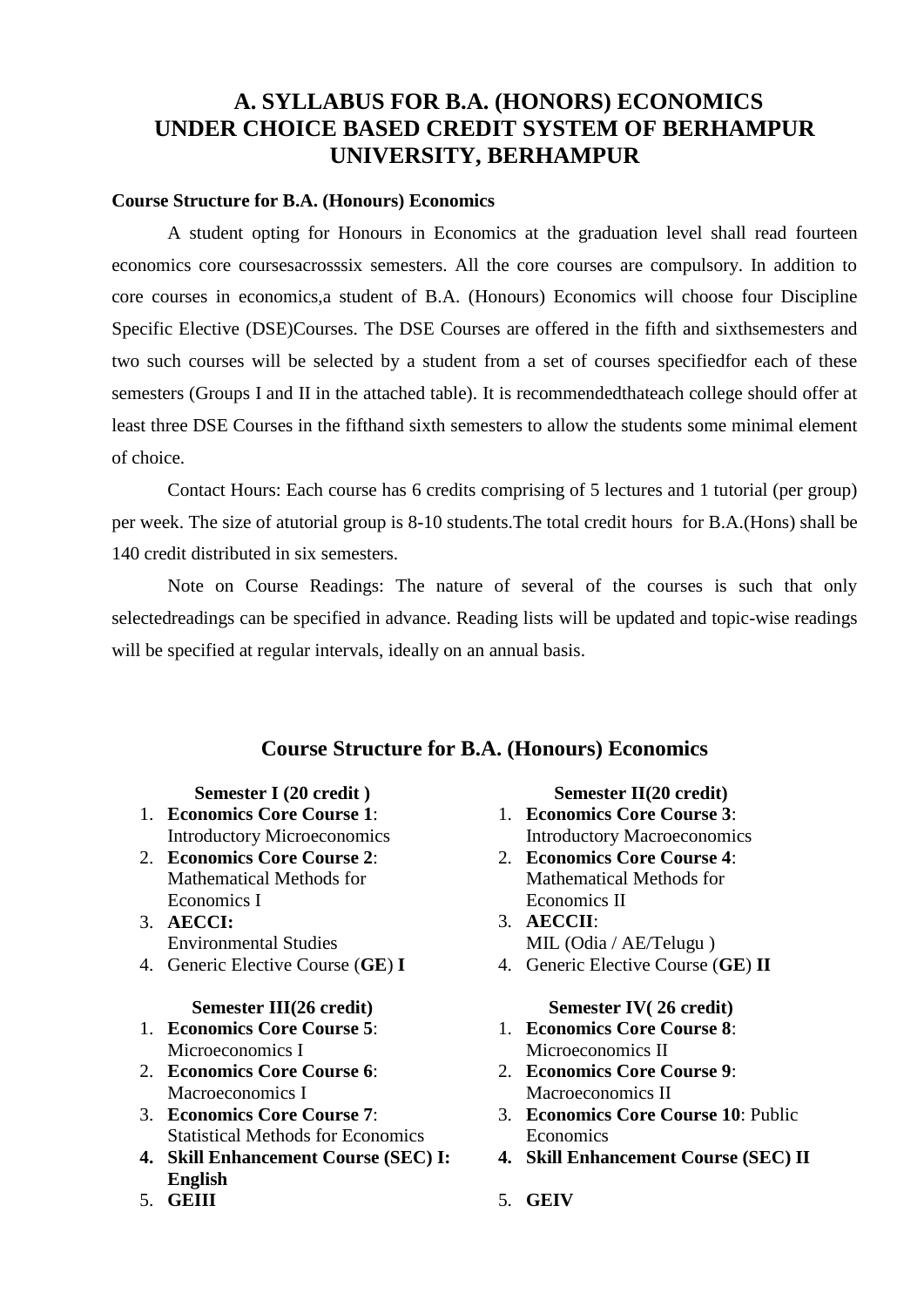- 1. **Economics Core Course 11**: Indian Economy I
- 2. **Economics Core Course 12**: Development Economics I
- 3. **Discipline Specific Electives (DSE)**  (From List of Group I)
- 4. **Discipline Specific Electives (DSE)**  (Any two from List of Group I)

- 1. Odisha Economy
- 2. Agricultural Economics
- 3. Data Analysis and Computer Application in Economics

### **Generic Elective Paper:**

Indian Economy-I Indian Economy-II

### **Skill Enhancement Courses**

- 1. Data Analysis and Computer Application
- 2. Financial Economics

#### **Semester V(24 credits) Semester VI(24 Credit)**

- 1. **Economics Core Course 13**: Indian Economy II
- 2. **Economics Core Course 14**: Development Economics II
- 3. **Discipline Specific Electives (DSE)**  (From List of Group II)
- 4. **Discipline Specific Electives (DSE)**  (Any two From List of Group II)

## **Group I Group II**

- 1. Dissertation / Project
- 2. Political Economy of Thought
- 3. International Economics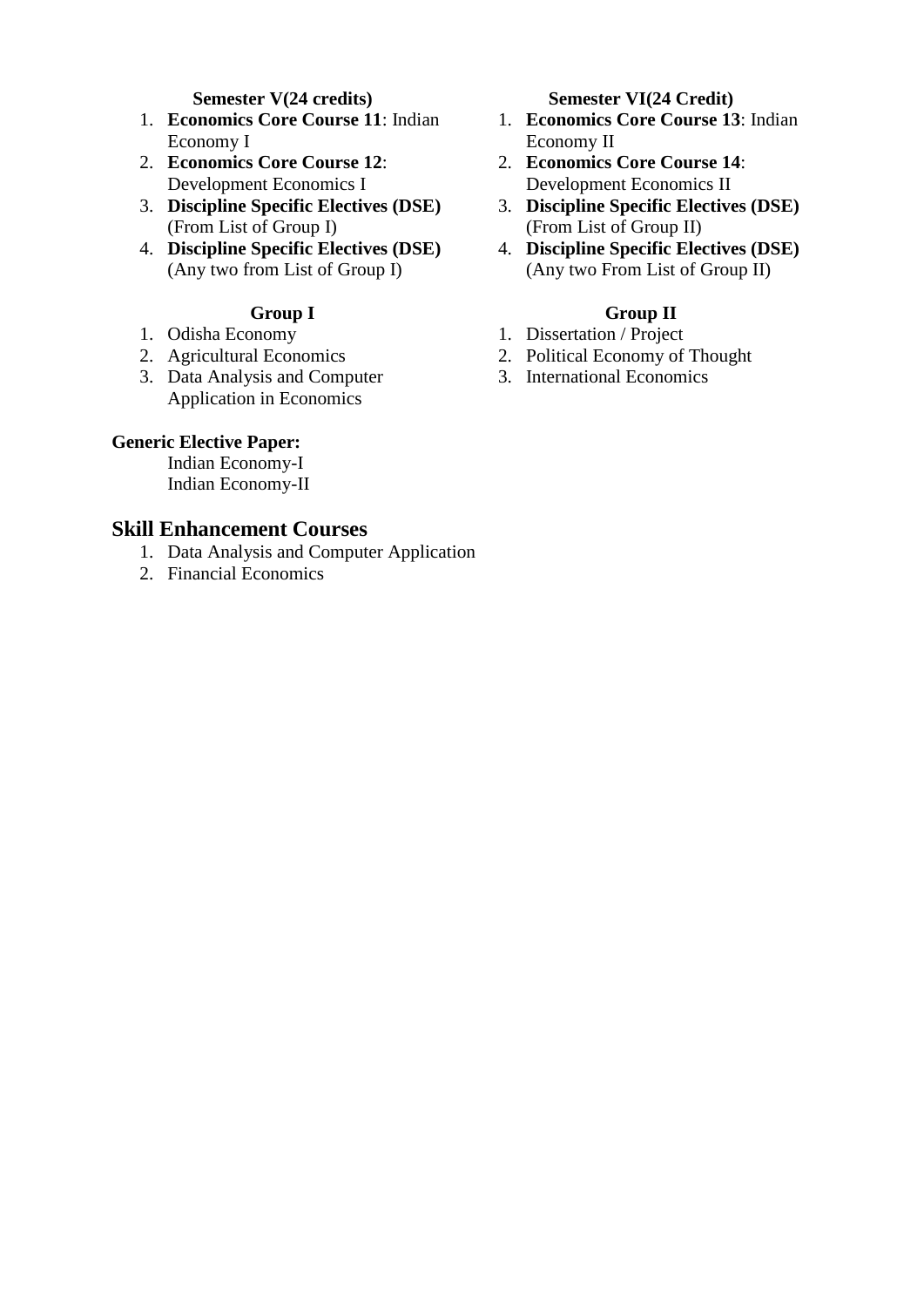# **Syllabus for BA(Regular) Core and Discipline Specific Electives (DSE) Courses in Economics**

**Core Economics I**: Principles of Microeconomics I

**Core Economics III**: Principles of Macroeconomics I

**Discipline Specific Electives I** One of the following:

- 1. **DSE 1**: Economic Development and Policy in India-I
- 2. **DSE 2**: Money and Banking

**Semester I Semester II Core Economics II**: Principles of Microeconomics II

**Semester III Semester IV Core Economics IV**: Principles of Macroeconomics II

**Semester V Semester VI Discipline Specific Electives II** One of the following:

- 1. **DSE-3** Economic Development and Policy in India-II
- 2. **DSE 4**: Odisha Economy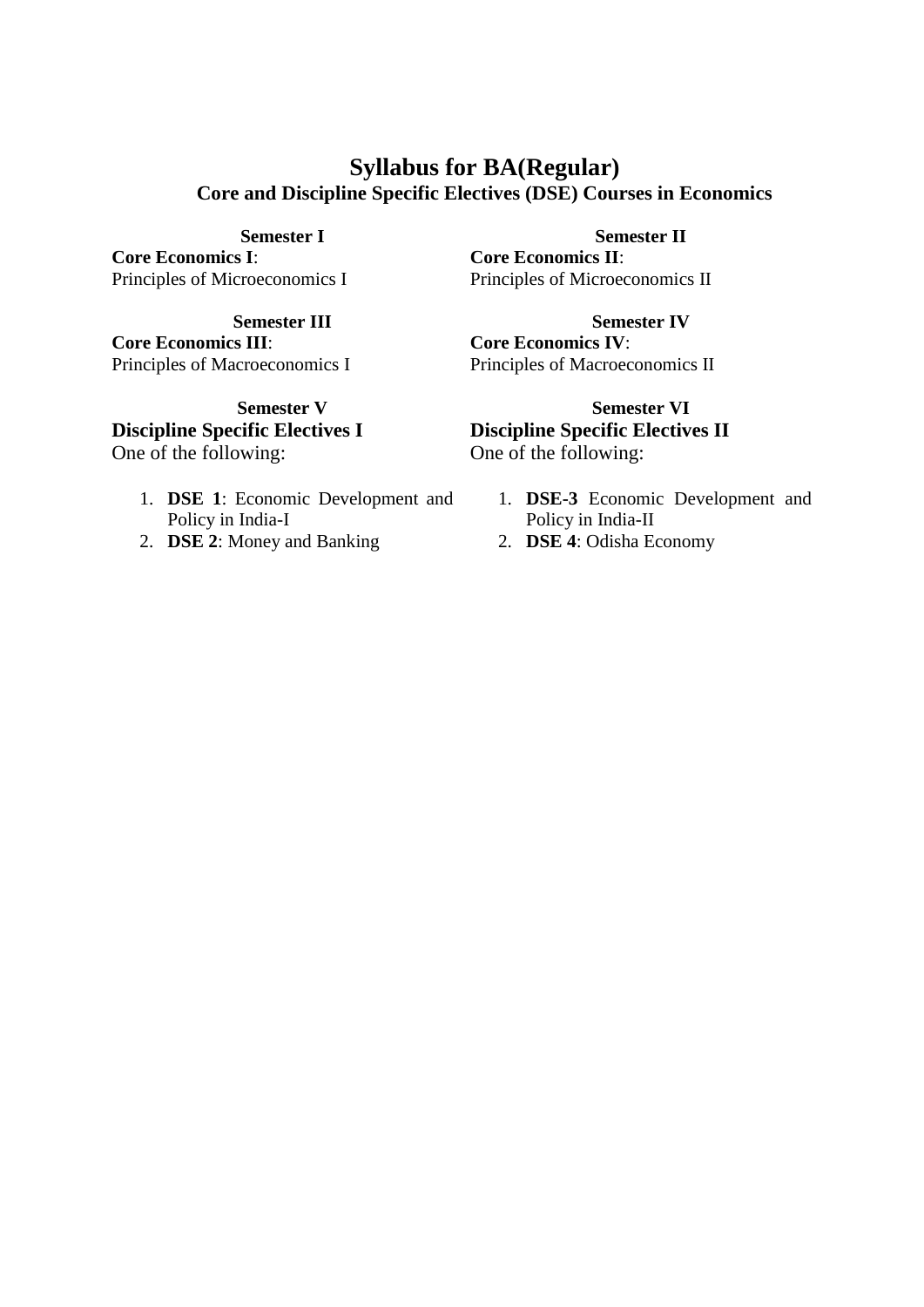### **Core Economics Course 1: INTRODUCTORY MICROECONOMICS**

#### **Course Description**

This course is designed to expose the students to the basic principles of microeconomic theory. The emphasis will be on thinking like an economist and the course will illustrate how microeconomic concepts can be applied to analyze real-life situations.

#### **Module I: Exploring the Subject Matter of Economics**

Why study economics? Scope and method of economics; the economic problem: scarcity and choice; the question of what to produce, how to produce and how to distribute output; science of economics; the basic competitive model; prices, property rights and profits; incentives and information; rationing; opportunity sets; economic systems; reading and working with graphs.

#### **Module II:The Households: Supply and Demand, How Markets Work, Markets and Welfare**

Markets and competition; demand/supply schedule and demand/supply curve; market versus individual demand/supply; shifts in the demand/supply curve, taxes and the costs of taxation; consumer surplus; producer surplus and the efficiency of the markets.The consumption decision - budget constraint, consumption and income/price changes, demand for all other goods and price changes; description of preferences (representing preferences with indifference curves); properties of indifference curves; consumer's optimum choice; income and substitution effects;

#### **Module III: The Firm and Market Structures**

Behaviour of profit maximizing firms and the production process; short run costs and output decisions; costs and output in the long run; Monopoly and anti-trust policy; government policies towards competition; imperfect competition

#### **Module IV: Input Markets**

Labour and land markets - basic concepts (derived demand, productivity of an input,marginal productivity of labour, marginal revenue product); demand for labour; inputdemand curves; shifts in input demand curves; competitive labour markets; and labourmarkets and public policy.

- 1. N. Gregory Mankiw (2012): *Principles of Economics*, 6<sup>th</sup> edition, Cengage Learning India Private Limited, New Delhi
- 2. William A McEachern and SimritKaur (2012): *Micro Econ: A South-Asian Perspective*, Cengage Learning India Private Limited, New Delhi.
- 3. Karl E. Case and Ray C. Fair (2007): *Principles of Economics*, 8<sup>th</sup> Edition, Pearson Education Inc.
- 4. Joseph E. Stiglitz and Carl E. Walsh (2007): *Economics*, 4th Edition, W.W. Norton & Company, Inc.,New York.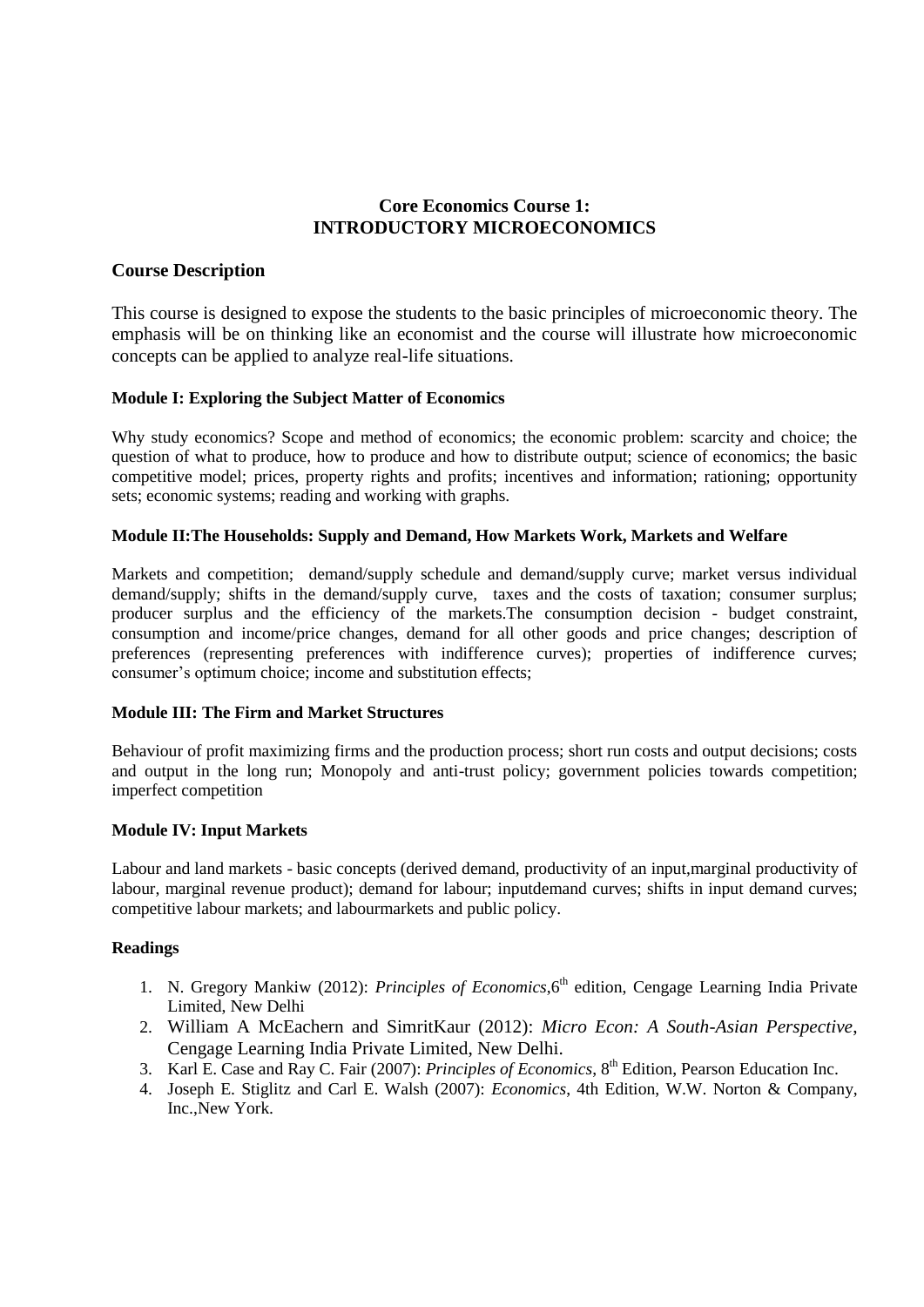#### **Core Economics Course 2: MATHEMATICAL METHODS FOR ECONOMICS I**

#### **Course Description**

This is the first of a compulsory two-course sequence. The objective of this sequence is to transmit the body of basic mathematics that enables the study of economic theory at the undergraduate level, specifically the courses on microeconomic theory, macroeconomic theory, statistics and econometrics set out in this syllabus. In this course, particular economic models are not the ends, but the means for illustrating the method of applying mathematical techniques to economic theory in general. The level of sophistication at which the material is to be taught is indicated by the contents of the prescribed textbook.

#### **Module I**: **Preliminaries**

Sets and set operations; relations; functions and their properties; Number systemsTypes of functions- constant, polynomial, rational, exponential, logarithmic; Graphs and graphs of functions; Limit and continuity of functions; Limit theorems

#### **Module II:Derivative and integration of a function**

Rate of change and derivative; Derivative and slope of a curve; Continuity and differentiability of a function; Rules of differentiation for a function of one variable; Integration , formulas of Integration, Definite Integrals Application- Relationship between total, average and marginal functions.

#### **Module III: Functions of two or more independent variables**

Partial differentiation techniques; Geometric interpretation of partial derivatives; Partial derivatives in Economics; Elasticity of a function – demand and cost elasticity, cross and partial elasticity

#### **Module IV**: **Matrices and Determinants**

Matrices: concept, types, matrix algebra, transpose, inverse, rank; Determinants: concept, properties, solving problems using properties of determinants, solution to a system of equations - Crammer's rule and matrix inversion method.

- 1. K. Sydsaeter and P. J. Hammond (2002): *Mathematics for Economic Analysis*. Pearson Educational Asia
- *2.* A. C. Chiang and K. Wainwright (2005): *Fundamental Methods of Mathematical Economics*, McGraw Hill International Edition.
- 3. T. Yamane (2012): *Mathematics for Economists*, Prentice-Hall of India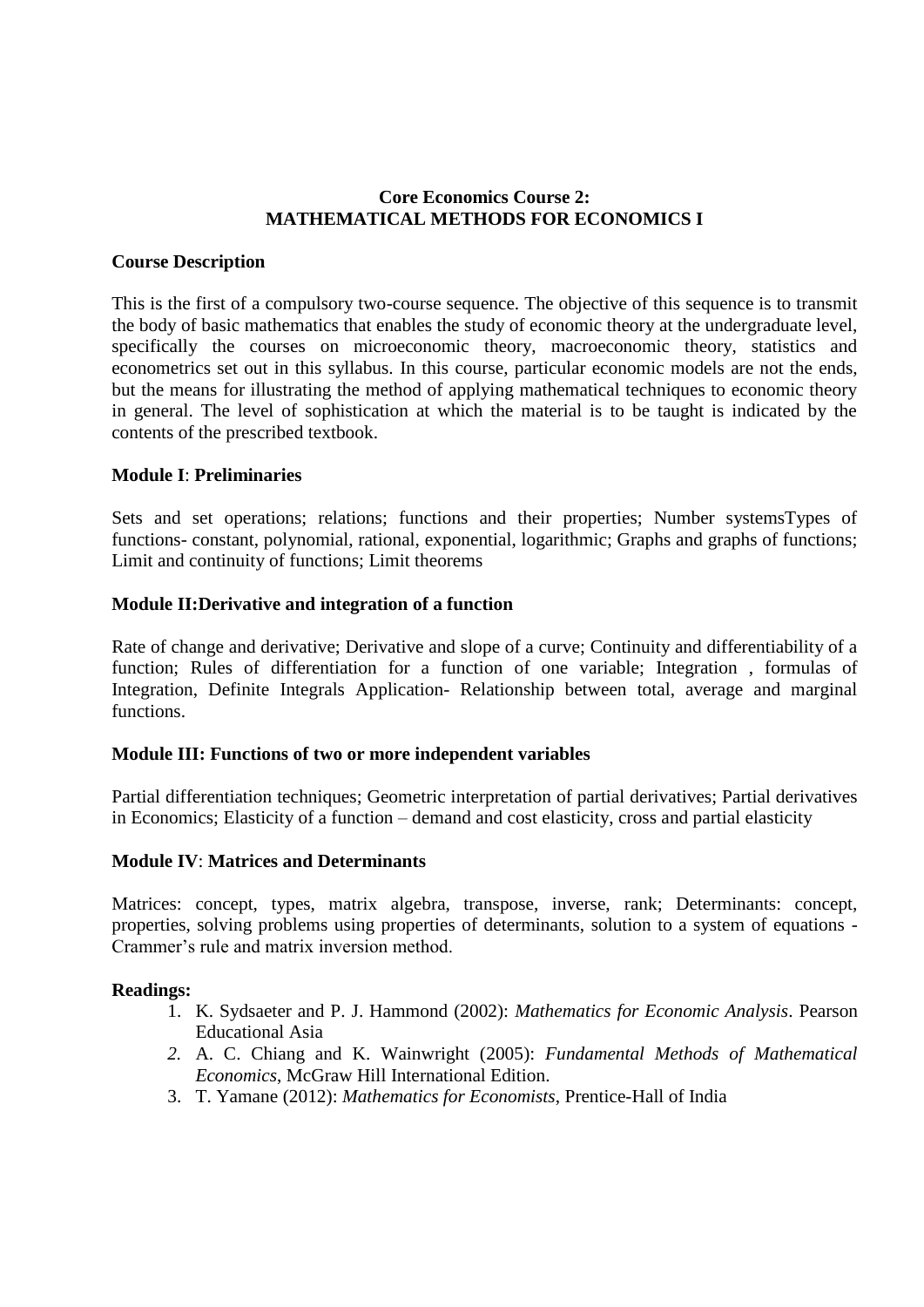#### **Core Economics Course 3: INTRODUCTORY MACROECONOMICS**

#### **Course Description**

This course aims to introduce the students to the basic concepts of Macroeconomics. Macroeconomics deals with the aggregate economy. This course discusses the preliminary concepts associated with the determination and measurement of aggregate macroeconomic variable like savings, investment, GDP, money and inflation.

#### **Module I: Basic Concepts and Measurement of Macroeconomic Variables**

Macro vs. Micro Economics; Why Study Macroeconomics? Limitations of Macroeconomics ; Stock and Flow variables, Equilibrium and Disequilibrium, Partial and General Equilibrium Statics – Comparative Statics and Dynamics ; National Income Concepts – GDP, GNP, NDP and NNP at market price and factor cost; Personal Income and Disposable personal Income; Real and Nominal GDP ;Output, Income and Expenditure Approaches ; Difficulties of Estimating National Income; National Income Identities in a simple 2- sector economy and with government and foreign trade sectors; Circular Flows of Income in 2, 3 and 4-sector economies; National Income and Economic Welfare ; Green Accounting.

#### **Module II: Money**

Evolution and Functions of Money, Quantity Theory of Money – Cash Transactions, Cash Balances and Keynesian Approaches, Value of Money and Index Number of Prices

#### **Module III: Inflation, Deflation, Depression and Stagflation**

Inflation – Meaning, Causes, Costs and Anti-Inflationary Measures; Classical, Keynesian, Monetarist and Modern Theories of Inflation;Deflation- Meaning, Causes, Costs and Anti-Deflationary Measurers; Depression and Stagflation; Inflation vs. Deflation

#### **Module IV: Determination of National Income**

The Classical Approach - Say"s Law, Theory of Determination of Income and Employment with and without saving and Investment; Basics of Aggregate Demand and Aggregate Supply and Consumption, Saving, Investment Functions;The Keynesian Approach – Basics of Aggregate Demand and Aggregate Supply and Consumption, Saving, Investment Functions; The Principle of Effective Demand; Income Determination in a Simple 2-Sector Model; Changes in Aggregate Demand and Income- The Simple Investment Multiplier; Income Determination in a 3-Sector Model with the Government Sector and Fiscal Multipliers.

- 1. N. Gregory Mankiw (2010):*Macroeconomics*, 7th edition, Cengage Learning India Private Limited, New Delhi
- 2. Richard T. Froyen (2005): *Macroeconomics*, 2nd Edition, Pearson Education Asia, New Delhi.
- 3. Errol D"Souza (2009): *Macroeconomics*, Pearson Education Asia, New Delhi.
- 4. Shapiro
- 5. D. N.Dwivedi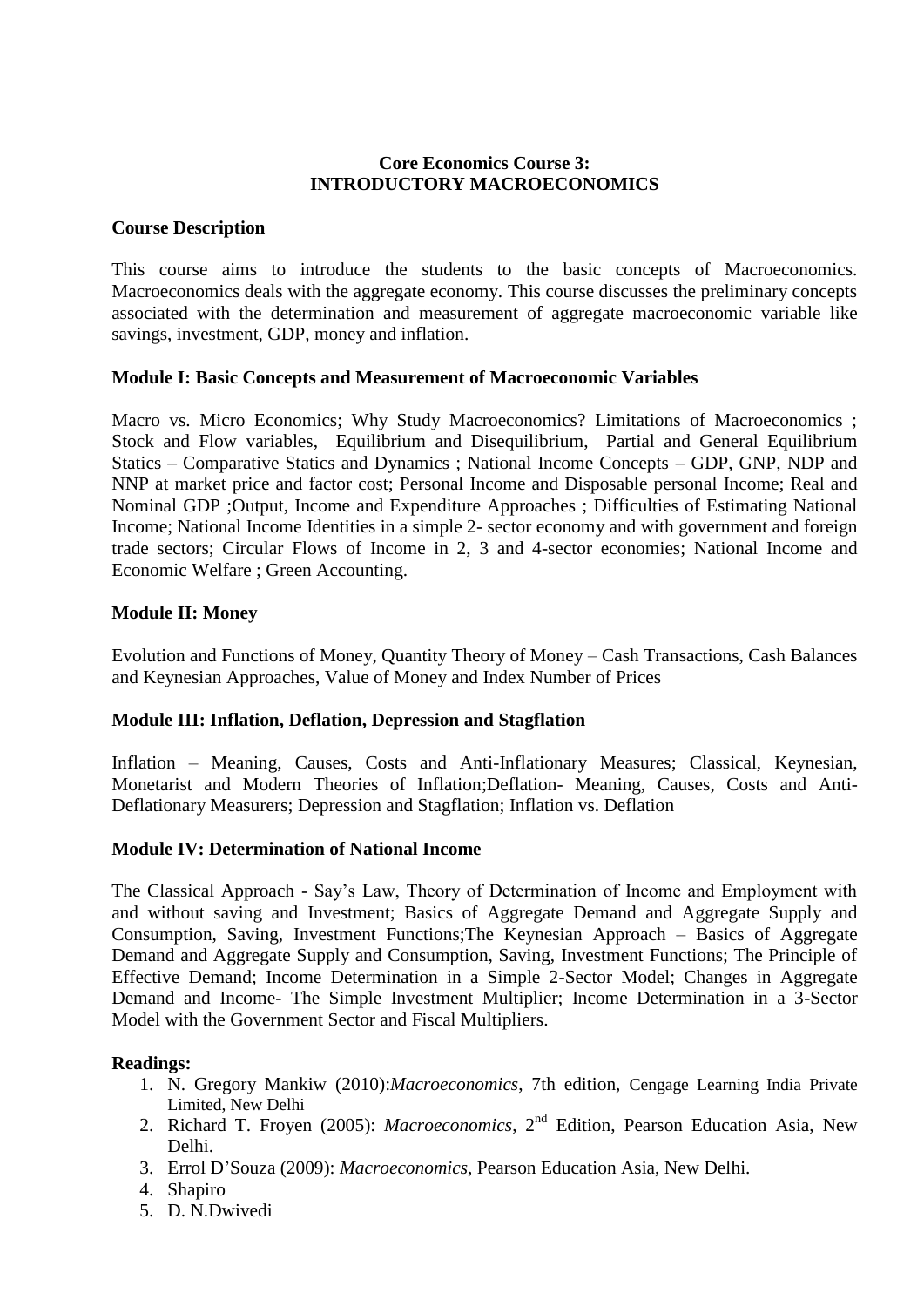#### **Core Economics Course 4: MATHEMATICAL METHODS FOR ECONOMICS II**

#### **Course Description**

This course is the second part of a compulsory two-course sequence. This part is to be taught in Semester II following the first part in Semester I. The objective of this sequence is to transmit the body of basic mathematics that enables the study of economic theory at the undergraduate level, specifically the courses on microeconomic theory, macroeconomic theory, statistics and econometrics set out in this Syllabus. In this course, particular economic models are not the ends, but the means for illustrating the method of applying mathematical techniques to economic theory in general. The level of sophistication at which the material is to be taught is indicated by the contents of the prescribed textbook.

#### **Module I**: **Linear models:**

Input- Output Model: Basic concepts and structure of Leontief"s open and static Input-Output model; solution for equilibrium output in a three industry model; the closed model.

#### **Module II:Second and higher order derivatives:**

Technique of higher order differentiation; Interpretation of second derivative; Second order derivative and curvature of a function; Concavity and convexity of functions; Points of inflection; Differentials and derivatives - Total differentials; Rules of differentials; Total derivatives; Derivatives of implicit functions.

#### **Module III:Single and multivariable optimisation:**

Optimum values and extreme values; Relative maximum and minimum; Necessary versus sufficient conditions - First and Second derivative tests; Economic applications thereof; First and second order condition for extremes of multivariable functions.

#### **Module IV: Optimisation with Equality Constraints:**

Effects of a constraint; Finding stationary value – Lagrange-Multiplier method (Two variable single constraint case only): First and second order condition; The Bordered Hessian determinant, Economic applications

- 1. K. Sydsaeter and P. J. Hammond (2002): *Mathematics for Economic Analysis*. Pearson Educational Asia
- *2.* A. C. Chiang and K. Wainwright (2005): *Fundamental Methods of Mathematical Economics*, McGraw Hill International Edition.
- 3. T. Yamane (2012): *Mathematics for Economists*, Prentice-Hall of India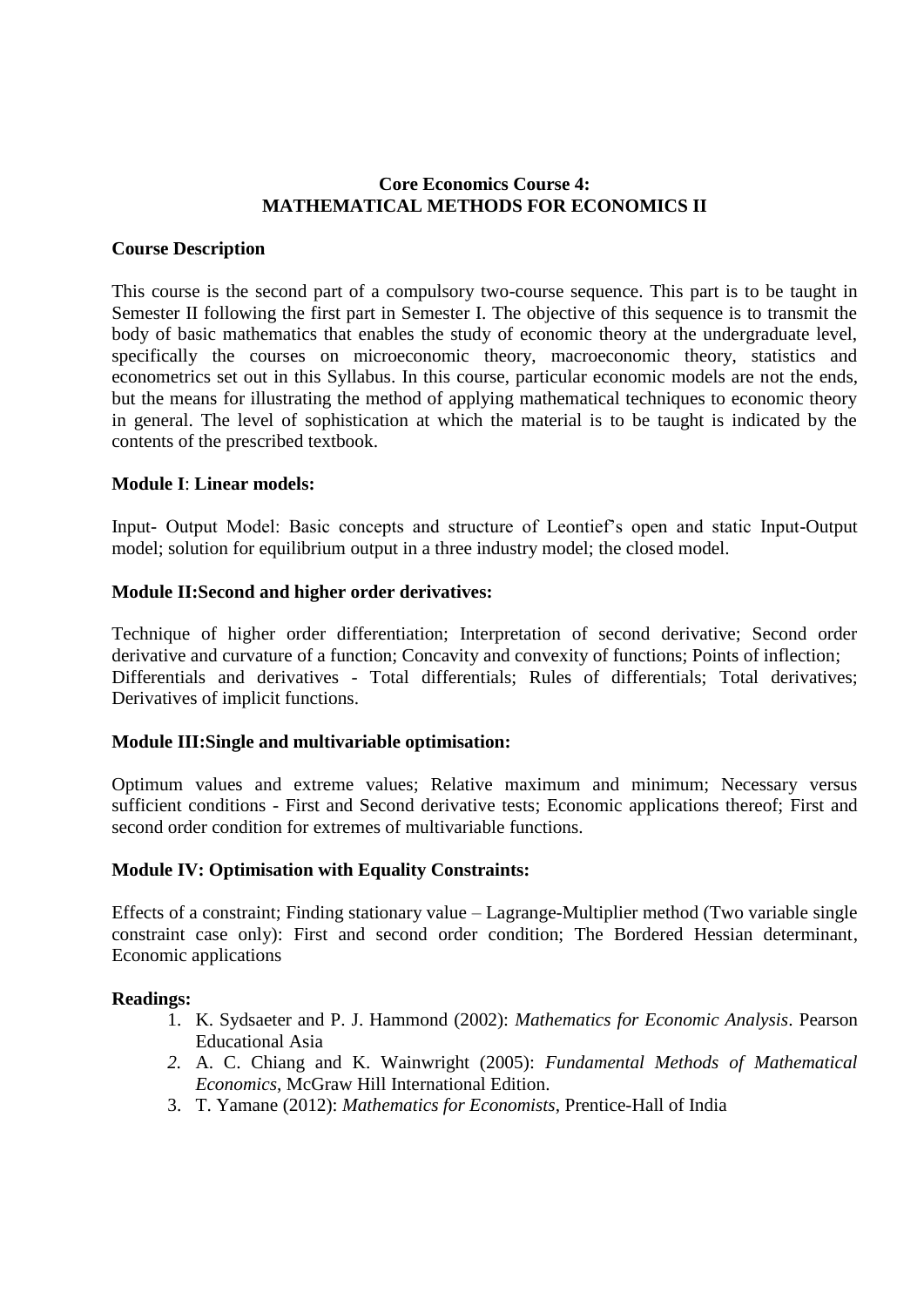# **Core Economics Course 5: MICROECONOMICS I**

#### **Course Description**

The course is designed to provide a sound training in microeconomic theory to formally analyze the behaviour of individual agents. Since students are already familiar with the quantitative techniques in the previous semesters, mathematical tools are used to facilitate understanding of the basic concepts; this course looks at the behaviour of the consumer and the producer and also covers the behaviour of a competitive firm.

#### **Module I: Consumer Theory I**

Economic Models: Theoretical Model, Verification of Economic Model, General Feature of Economic Model, Development of Economic Theory of Value, Modern Developments; Preferences and Utility: Axioms of Rational Choice, Utility, Trades and Substitutions, The Mathematics of Indifference Curves, Utility Functions for Specific Preferences, The Many-Good case; Utility Maximization and Choice: The Two-Good Case (Graphical Analysis), The n-Good Case, Indirect Utility Function, The Lump Sum Principle, Expenditure Minimization, Properties of Expenditure Function

#### **Module II: Consumer Theory II**

Income and Substitution Effects: Demand Functions, Changes in Income, Changes in a Good"s Price, The Individual"s Demand Curve, Compensated (Hicksian) Demand Curves and Functions, Demand Elasticities; Consumer Surplus; Demand Relationships among Goods: The Two-Good Case, Substitutes and Complements, Net (Hicksian) Substitutes and Complements, Substitutability with Many Goods, Composite Commodities, and Home Production, Attributes of Goods and Implicit Prices.

#### **Module III: Production Theory**

Marginal Productivity, Isoquant Maps and the Rate of Technical Substitution, Production with One Variable Input (labour) and with Two-Variable Inputs, Returns to Scale, Four Simple Production Functions (Linear, Fixed Proportions, Cobb-Douglas, CES), Technical Progress;Definition of Costs, Cost Functions and its Properties, Shift in Cost Curves, Cost in the Short-Run and Long-Run, Long-Run versus Short-Run Cost Curves, Production with Two Outputs – Economies of Scope

#### **Module IV: Profit Maximization**

The Nature and Behaviour of Firms, Profit Maximization, Marginal Revenue, Short-Run Supply by Price-Taking Firm, Profit Functions and its Properties, Profit Maximization and Input Demand – Single-Input Case and Two-Input Case.

- 1. C. Snyder and W. Nicholson (2012): Microeconomic Theory: Basic Principles and Extensions,  $11<sup>th</sup>$ Edition, Cengage Learning, Delhi, India.
- 2. R. S. Pindyck, D. N. Rubinfeld and P. L. Meheta (2009): Microeconomics,  $7<sup>th</sup>$  Edition, Pearson, New Delhi.
- 3. H. R. Varian (2010): Intermediate Microeconomics: A Modern Approach, 8<sup>th</sup> Edition, W.W. Norton and Company/Affiliated East-West Press (India). The workbookby Varian and Bergstrom may be used for problems.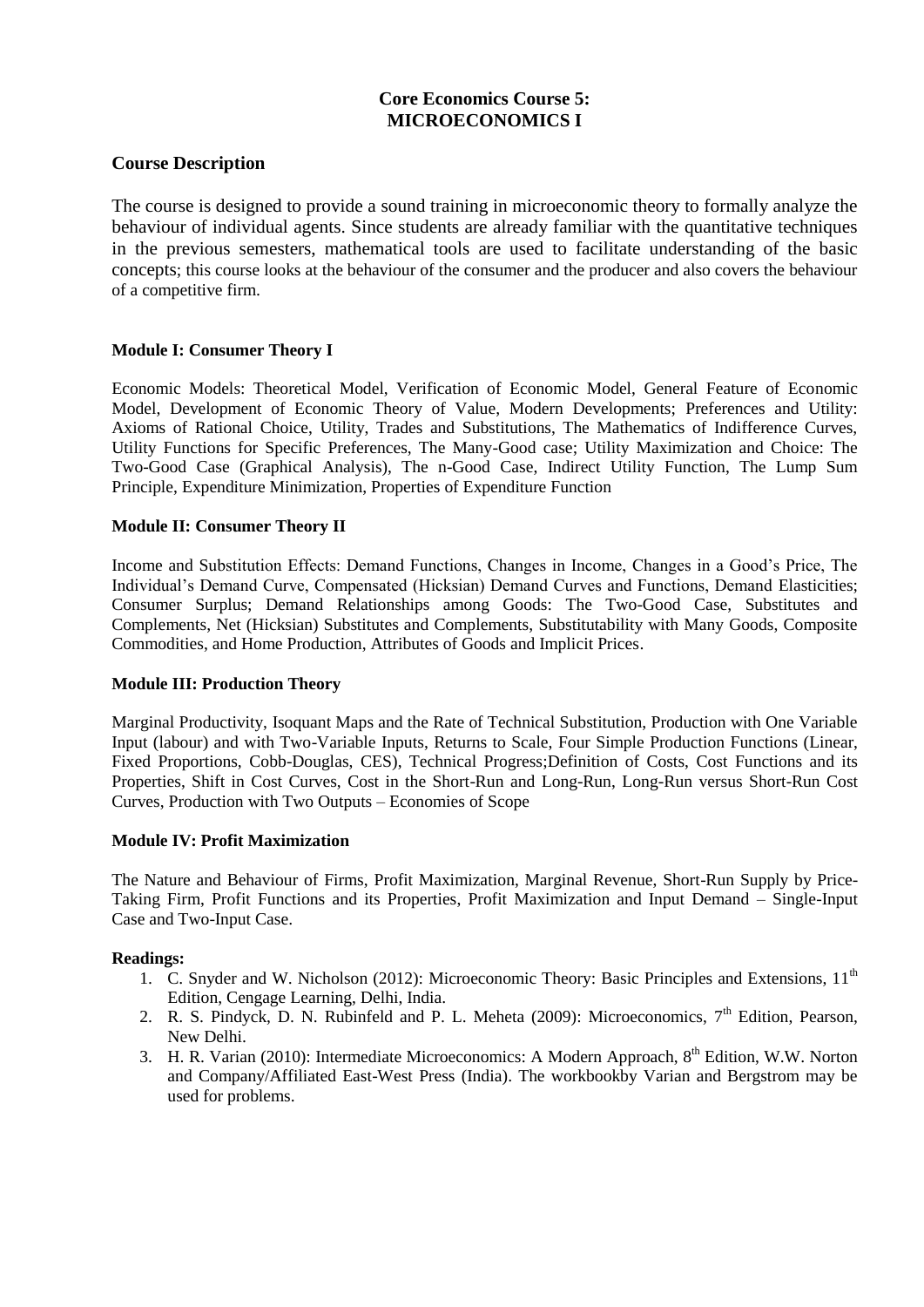#### **Core Economics Course 6: MACROECONOMICS I**

#### **Course Description**

This course introduces the students to formal modelling of a macro-economy in terms of analytical tools. It discusses various alternative theories of output and employment determination in a closed economy in the short run as well as medium run, and the role of policy in this context. It also introduces the students to various theoretical issues related to an open economy.

#### **Module I: Consumption and Investment Functions**

Consumption – Income Relationship, Propensities to Consume and the Fundamental Psychological Law of Consumption; Implications of Keynesian Consumption Function; Factors Influencing Consumption Function; Measures to Raise Consumption Function; Absolute, Relative, Permanent and Life – Cycle Hypotheses

#### **Module II: Demand for and Supply of Money**

Demand for Money – Classical, Neoclassical and Keynesian Approaches, The Keynesian Liquidity Trap and its Implications, Supply of Money – Classical and Keynesian Approaches, The Theory of Money Supply Determination and Money Multiplier, Measures of Money Supply in India

#### **Module III: Aggregate Demand and Aggregate Supply**

Derivation of Aggregate Demand and Aggregate Supply Curves in the IS-LM Framework; Nature and Shape of IS and LM curves; Interaction of IS and LM curves and Determination of Employment, Output, Prices and Investment; Changes in IS and LM curves and their Implications for Equilibrium

#### **Module IV: Inflation, Unemployment and Expectations, and Trade Cycles**

Inflation – Unemployment Trade off and the Phillips Curve – Short run and Long run Analysis; Adaptive and Rational Expectations; The Policy Ineffectiveness Debate; Meaning and Characteristics of Trade Cycles; Hawtrey"s Monetary Theory, Hayek"s Over-investment Theory and Keynes" views on Trade Cycles

#### **Readings:**

- 1. N. Gregory Mankiw (2010): *Macroeconomics*, 7th edition, Cengage Learning India Private Limited, New Delhi
- 2. Richard T. Froyen (2005): *Macroeconomics*, 2nd Edition, Pearson Education Asia, New Delhi.
- 3. Errol D"Souza (2009): *Macroeconomics*, Pearson Education Asia, New Delhi.

#### **Core Economics Course 7: STATISTICAL METHODS FOR ECONOMICS**

#### **Course Description**

This is a course on statistical methods for economics. It begins with some basic concepts and terminology that are fundamental to statistical analysis and inference. It then develops the notion of probability, followed by probability distributions of discrete and continuous random variables and of joint distributions. This is followed by a discussion on sampling techniques used to collect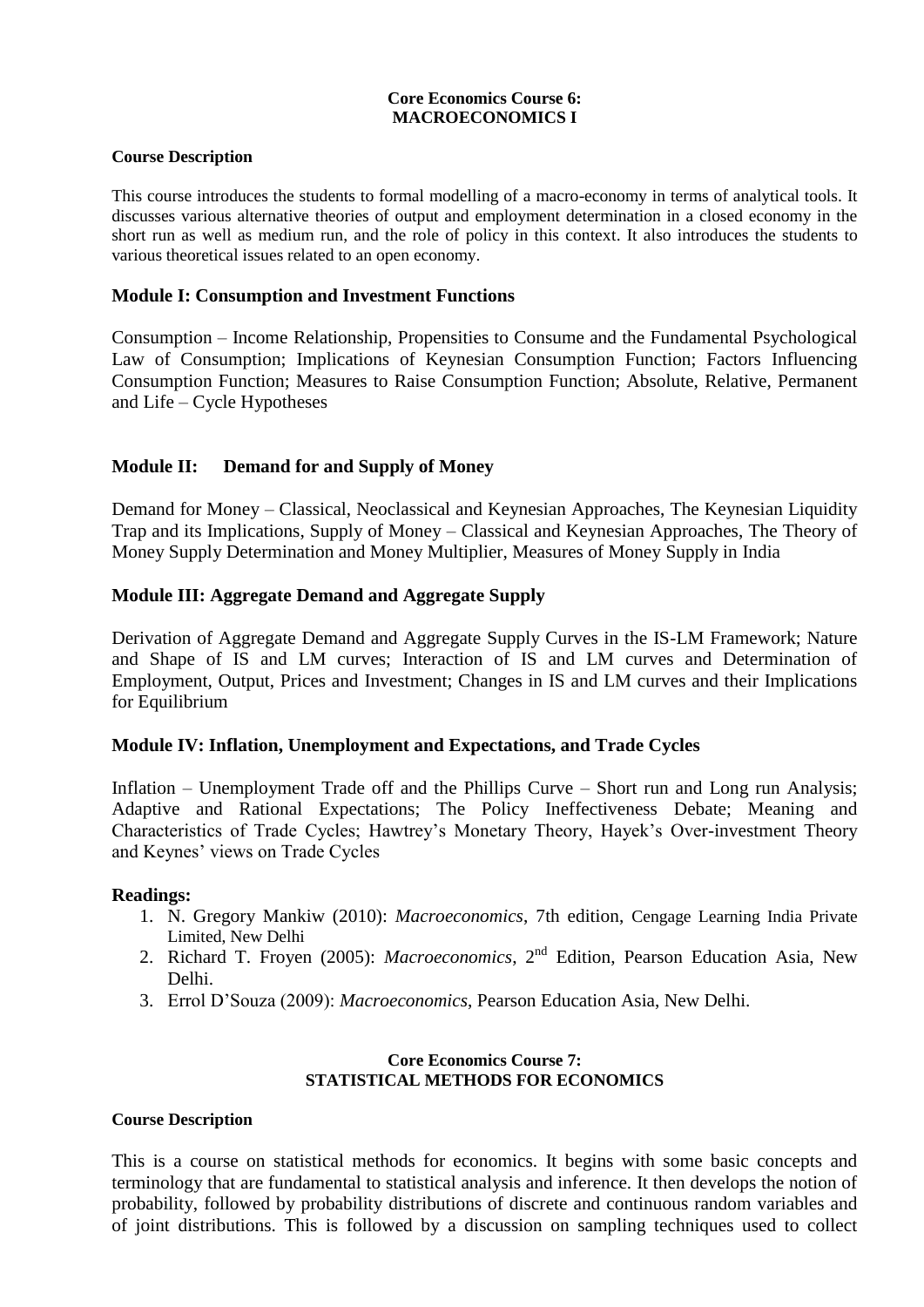survey data. The course introduces the notion of sampling distributions that act as a bridge between probability theory and statistical inference. The semester concludes with some topics in statistical inference that include point and interval estimation.

#### **Module I**: **Data Collection and Measures of Central Tendency and Dispersion**

Basic concepts: population and sample, parameter and statistic; Data Collection: primary and secondary data, methods of collection of primary data; Presentation of Data: frequency distribution; cumulative frequency; graphic and diagrammatic representation of data; Measures of Central Tendency: mean, median, mode, geometric mean, harmonic mean, their relative merits and demerits; Measures of Dispersion: absolute and relative - range, mean deviation, standard deviation, coefficient of variation, quartile deviation, their merits and demerits; Measures of Skegness and Kurtosis.

#### **Module II:Correlation and Regression Analysis**

Correlation: scatter diagram, sample correlation coefficient - Karl Pearson"s correlation coefficient and its properties, probable error of correlation coefficient, Spearman"s rank correlation coefficient, Two variable linear regression analysis - estimation of regression lines (Least square method) and regression coefficients - their interpretation and properties, standard error of estimate

#### **Module III:Time Series and Index Number**

Time Series: definition and components, measurement of trend- free hand method, methods of semi-average, moving average and method of least squares (equations of first and second degree only), measurement of seasonal component; Index Numbers: Concept, price relative, quantity relative and value relative; Laspeyer's and Fisher's index, family budget method, problems in construction and limitations of index numbers, test for ideal index number.

#### **Module IV: Probability andTheoretical Distribution**

Probability: Basic concepts, addition and multiplication rules, conditional probability; Random variables and their probability distribution; Mathematical expectations; Theoretical Distribution: Binomial, Poisson and normal distribution - Properties and uses, problems using area under standard normal curve

#### **Recommended books:**

- 1. Jay L. Devore (): *Probability and Statistics for Engineering and the Sciences,* Cengage learning, 2010.
- 2. S. C. Gupta (): *Fundamentals of Statistics*, Himalaya Publishing House, Delhi
- **3.** Murray R. Speigel (): *Theory & Problems of Statistics*, Schaum"s publishing Series.

#### **Core Economics Course 8: MICROECONOMICS II**

#### **Course Description**

This course is a sequel to Microeconomics I. The emphasis will be on giving conceptual clarity to the student coupled with the use of mathematical tools and reasoning. It covers Market, general equilibrium and welfare, imperfect markets and topics under information economics.

#### **Module I: The Partial Equilibrium Competitive Model**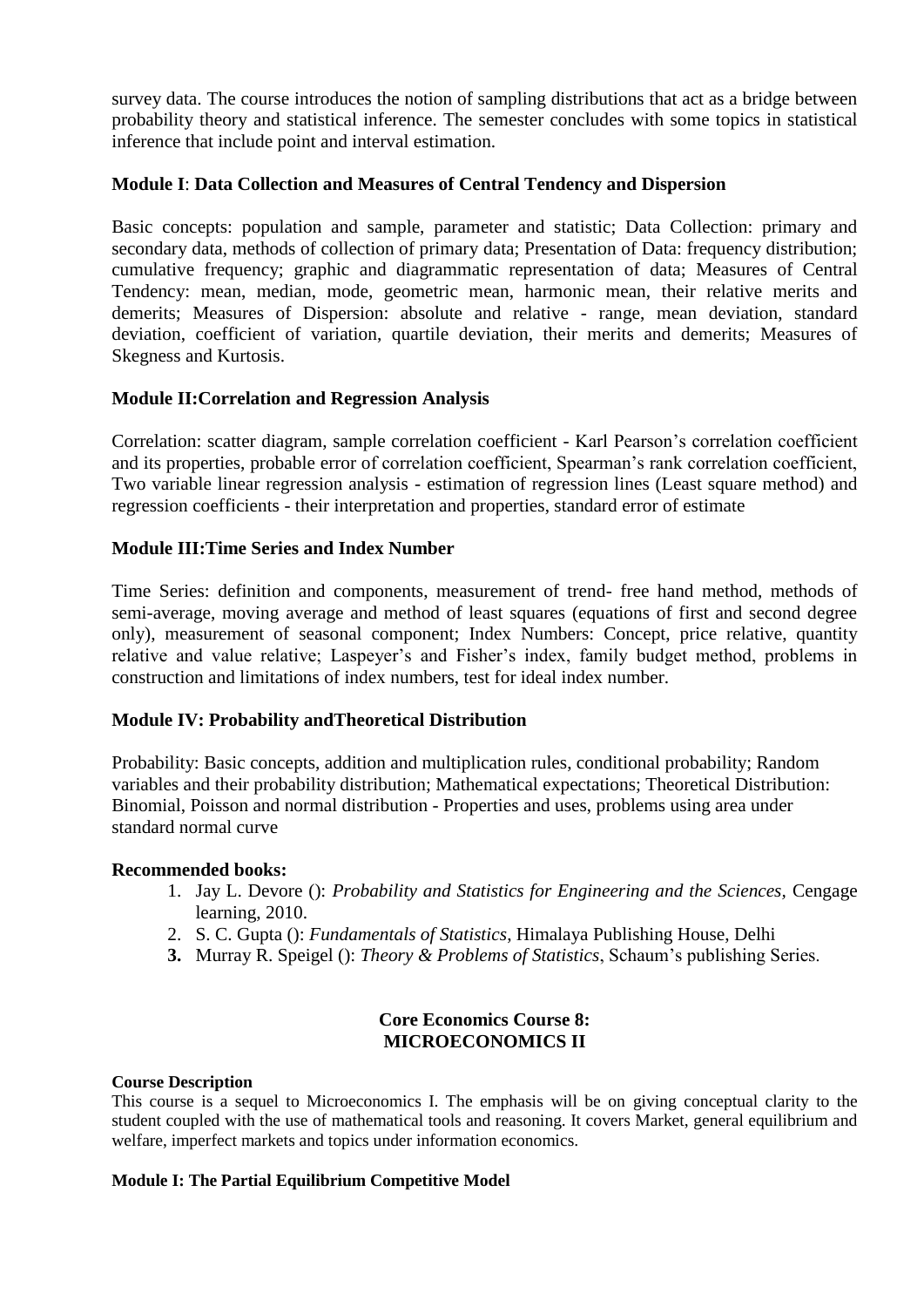Market Demand, Timing of the Supply Response, Pricing in the Very Short-Run, Short-Run Price Determination, Shifts in Supply and Demand Curves – a Graphical Analysis, Mathematical Model of Market Equilibrium, Long-Run Analysis: Long-Run Equilibrium-Constant Cost Case, Shape of the Long-Run Supply Curve, Long-Run Elasticity of Supply, Comparative Statics An analysis of Long-Run Equilibrium, Producer Surplus in the Long-Run, Economic Efficiency and Welfare Analysis, Price Controls and Shortages, Tax Incidence Analysis

#### **Module II: General Equilibrium and Welfare**

Perfectly Competitive Price System, A Graphical Model of General Equilibrium with Two Goods, Comparative Statics Analysis, General Equilibrium Modelling and Factor Prices, A Mathematical Model of Exchange, A Mathematical Model of Production and Exchange, Computable General Equilibrium Models

#### **Module III: Monopoly and Imperfect Competition**

Barriers to Entry, Profit Maximization and Output Choice, Monopoly and resource Allocation, Monopoly, Product Quality and Durability, Price Discrimination, Second Degree Price Discrimination through Price Schedules, Regulation of Monopoly, Dynamic Views of Monopoly; Short-Run Decisions: Pricing and Output, Bertrand Model, Cournot Model, Capacity Constraints, Product Differentiation, Tacit Collusion, Longer-Run Decisions: Investment, Entry and Exit, Strategic Entry Deterrence, Signalling, How many firms Enter? Innovation

#### **Module IV: Labour Markets**

Allocation of Time, A mathematical Analysis of Labour Supply, Market Supply Curve for Labour, Labour Market equilibrium, Wage variation, Monopsony in the Labour Market, Labour Union

Readings:

- 1. C. Snyder and W. Nicholson (2012): Microeconomic Theory: Basic Principles and Extensions, 11<sup>th</sup> Edition, Cengage Learning, Delhi, India.
- 2. R. S. Pindyck, D. N. Rubinfeld and P. L. Meheta (2009): Microeconomics,  $7<sup>th</sup>$  Edition, Pearson, New Delhi.
- 3. H. R. Varian (2010): Intermediate Microeconomics: A Modern Approach, 8<sup>th</sup> Edition, W.W. Norton and Company/Affiliated East-West Press (India). The workbook by Varian and Bergstrom may be used for problems.

#### **Core Economics Course 9: MACROECONOMICS II**

#### **Course Description**

This course is a sequel to Macroeconomics I. In this course, the students are introduced to the long run dynamic issues like growth and technical progress. It also provides the micro-foundations to the various aggregative concepts used in the previous course.

#### **Module I: Financial Markets and Reforms**

Features of Financial Markets, Functions of Financial Markets, Banks and Financial Markets, Adverse Selection and Moral Hazard, Risk and Supply of Credit, The Determination of Banks Asset Portfolio, Financial Repression and Major Financial Sector Reforms in India, Lessons from the Global Financial Crisis and the Policy Response in India

#### **Module II: Open Economy Macroeconomics**

Balance of payments- Concept, Equilibrium and Disequilibrium, Measures to Correct Disequilibrium, Determination of Foreign Exchange Rate- the PPP Theory and its Implications,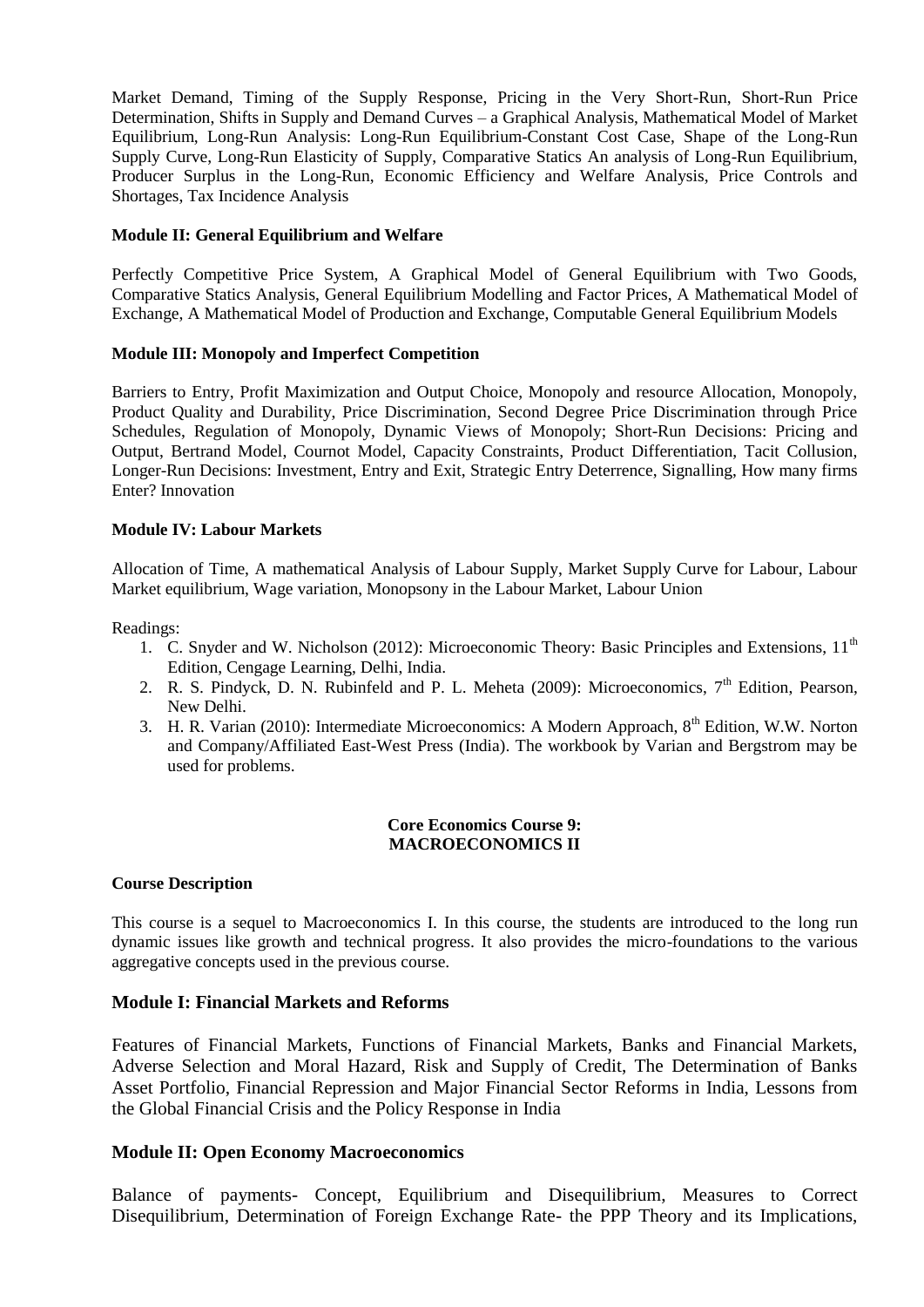Fixed vs. Flexible Exchange Rates, The Short-run open economy Model, the basic Mundell-Fleming Model. International Financial Markets ;The Basic Harrod- Domar Model, Joan Robinson and the Golden Rule of Capital Accumulation, The Basic Solow Model, Theory of Endogenous Growth – the Rudimentary A-K Model

#### **Module III: Macroeconomic Policy**

The Goals of Macroeconomic Policy and of Policy Makers, The Budget and Automatic Fiscal Stabilisers, The Doctrine of Balanced Budget and Keynesian Objections; Concepts of Budget, Revenue and Fiscal Deficits, Fiscal Policy: Objectives and Limits to Discretionary Policy, The Crowding –Out Hypothesis and the Crowding – in Controversy Meaning, Scope and Objectives of Monetary Policy, Instruments of Monetary Policy, the Transmission Mechanism of Monetary Policy, Rules vs. Discretion in Monetary Policy, Implications of Targeting the Interest Rate, Limits to Monetary Policy

#### **Module IV: Schools of Macroeconomic Thought and the Fundamentals of Macroeconomic Theory and Policy**

Classics, Keynes, Monetarists, New Classicals and New Keynesians: (i) Keynes vs. the Classics – Aggregate Demand and Aggregate Supply, Underemployment Equilibrium and Wage Price Flexibility, (ii) Monetarists and Friedman"s Reformulation of Quantity Theory, Fiscal and Monetary Policy: Monetarists vs. Keynesians, (iii) The New Classical View of Macroeconomics and the Keynesian Countercritique, (iv) The New Keynesian Economics with reference to the Basic Features of Real Business Cycle Models, the Sticky Price Model.

#### **Readings:**

- 1. N. Gregory Mankiw (2010): *Macroeconomics*, 7th edition, Cengage Learning India Private Limited, New Delhi
- 2. Richard T. Froyen (2005): *Macroeconomics*, 2nd Edition, Pearson Education Asia, New Delhi.
- 3. Errol D"Souza (2009): *Macroeconomics*, Pearson Education Asia, New Delhi.

#### **Core Economics Course 10: PUBLIC ECONOMICS**

#### **Course Description**

Public economics is the study of government policy from the points of view of economic efficiency and equity. The paper deals with the nature of government intervention and its implications for allocation, distribution and stabilization. Inherently, this study involves a formal analysis of government taxation and expenditures. The subject encompasses a host of topics including public goods, market failures and externalities. The paper is divided into two sections, one dealing with the theory of public economics and the other with the Indian public finances.

#### **Module I: Introduction to Public Finance**

Public Finance: meaning and scope, distinction between public and private finance; public good verses private good; Principle of maximum social advantage; Market failure and role of government;

#### **Module II: Public Expenditure**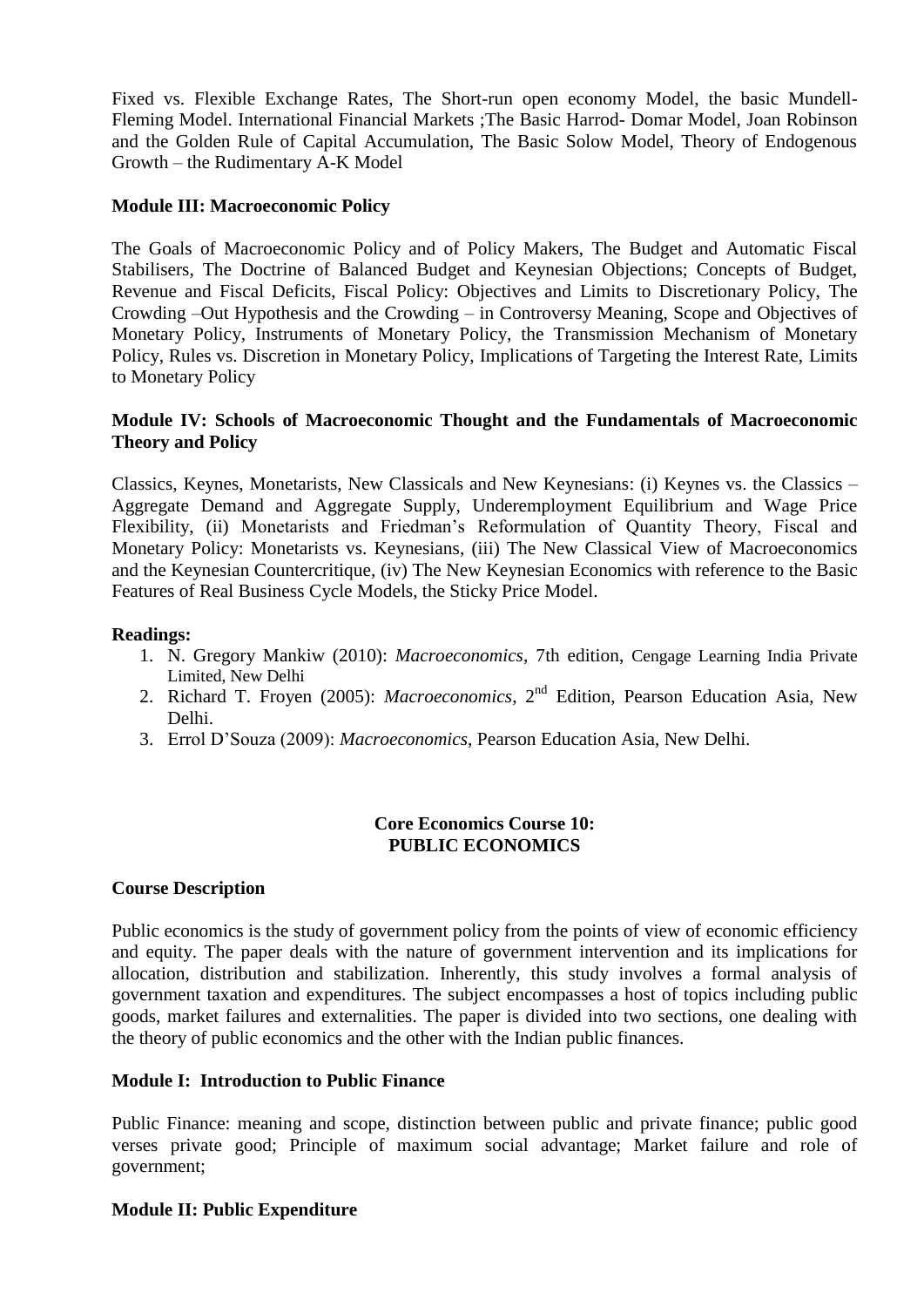Meaning, classification, principles, cannons and effects, causes of growth of public expenditure, Wagner"s law of increasing state activities, Peacock-Wiseman hypotheses

#### **Module III: Public Revenue**

Sources of Public Revenue; Taxation - meaning, cannons and classification of taxes, impact and incidence of taxes, division of tax burden, the benefit and ability to pay approaches, taxable capacity, effects of taxation, characteristics of a good tax system, major trends in tax revenue of central and state governments in India

#### **Module IV: Public Budget and Public Debt**

Public Budget: kinds of budget, economic and functional classification of the budget; Balanced and unbalanced budget; Balanced budget multiplier; Budget as an instrument of economic policy. Sources, effects, debt burden – Classical, Ricardian and other views, shifting - intergenerational equity, methods of debt redemption, debt management, tax verses debt;

#### **Readings:**

- 1. J. Hindriks and G. Myles (2006): *Intermediate Public Economics*, MIT Press.
- 2. R. A. Musgrave and P. B. Musgave(1989): *Public Finance in Theory and Practices.*  McGraw Hill
- 3. B. P. Herber(1975): *Modern Public Finance*.
- 4. B. Mishra (1978): *Public Finance*, Macmillan India limited.

#### **Core Economics Course 11: INDIAN ECONOMY I**

#### **Course Description**

Using appropriate analytical frameworks, this course reviews major trends in economic indicators and policy debates in India in the post-Independence period, with particular emphasis on paradigm shifts and turning points. Given the rapid changes taking place in India, the reading list will have to be updated annually.

#### **Module I: Introduction to Indian Economy**

British Rule: exploitation and under development in India; features of Indian economy – natural resources, infrastructure, population;

### **Module II: Population, Human Development and National Income**

Demographic trends and issues; education; health and malnutrition**;** National Income in India trends, sectoral composition

#### **Module III: Economic Planning in India**

Economic planning: Planning Commission and its functions, Planning exercises in India, Objectives, Strategies and achievements.

### **Module IV: Current Challenges**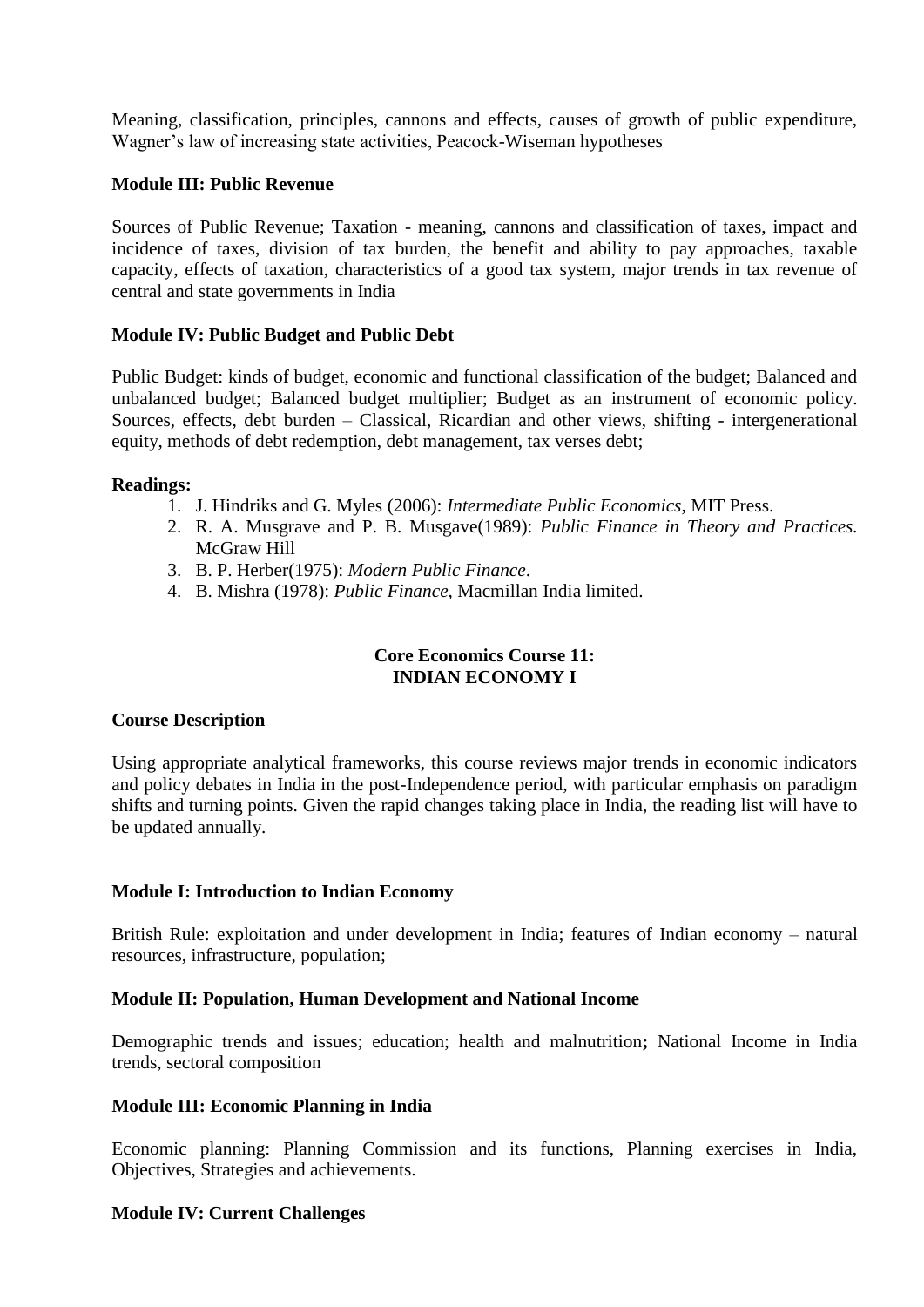Poverty: definition and estimate, poverty line, poverty alleviation programs; Inequality: income and regional inequality – causes and corrective measures; Unemployment: concepts, measurement, types, causes and remedies; Environmental challenges: Land, water and air

#### **Readings:**

- 1. U. Kapila (2010): *Indian economy since Independence.* Academic Foundation, New Delhi
- 2. S. K. Misra and V. K. Puri (Latest Year): *Indian Economy — Its Development Experience*, Himalaya Publishing House, Mumbai
- 3. S. Chakraborty (): *Development Planning: The Indian Experience*. Clarendon Press.
- 4. R. Dutt and K. P. M, Sundharam (Latest Year): *Indian Economy*, S. Chand & Company Ltd., New Delhi.
- 5. A. Panagariya (2008): *India: the Emerging Giant*, Oxford University Press, New York
- 6. S. Acharya and R. Mohan (Eds.) (2010): *India's Economy: Performance and Challenges*, Oxford University Press, New Delhi.
- 7. I. J. Ahluwalia and I. M. D. Little (Eds.) (1998): *India's Economic Reforms and Development: Essays for Manmohan Singh*, Oxford University Press, New Delhi.

#### **Core Economics Course 12: DEVELOPMENT ECONOMICS I**

#### **Course Description**

This is the first part of a two-part course on economic development. The course begins with a discussion of alternative conceptions of development and their justification. Itthen proceeds to aggregate models of growth and cross-national comparisons of thegrowth experience that can help evaluate these models. The axiomatic basis for inequalitymeasurement is used to develop measures of inequality and connections between growthand inequality are explored. The course ends by linking political institutions to growthand inequality by discussing the role of the state in economic development and theinformational and incentive problems that affect state governance.

#### **Module I: Conceptions of Development**

Economic development, Economic growth and development, Factors affecting economic development, Obstacles to economic development, Indicators of economic development - National income, Per capita income; Basic needs approach, PQLI, HDI, GDI, Capital formation and economic development, Vicious circle of poverty, circular causation. Alternative measures of development, documenting the international variation in these measures, comparing development trajectories across nations and within them.

#### **Module II: Theories of Economic Development & Growth**

Classical theory, Marxian theory of capitalist development, Schumpeterian theory of capitalist development, Harrod-Domar model of steady growth, Neo-Classical growth Model – Solow, Rostow"s stages of economic growth; The endogenous growth models, (Romar& Lucas), Human Capital & Growth. Evidence on the determinants of growth, Patterns of Economic Growth.

#### **Module III Poverty and Inequality: Definitions, Measures and Mechanisms**

Understanding Prosperity and Poverty: Geography, Institutions, and the Reversal of Fortune, Measuring Poverty, Inequality axioms; a comparison of commonly used inequality measures; connections between inequality and development; poverty measurement; characteristics of the poor; mechanisms that generate poverty traps and path dependence of growth processes

#### **Module IV: Political Institutions and the Functioning of the State**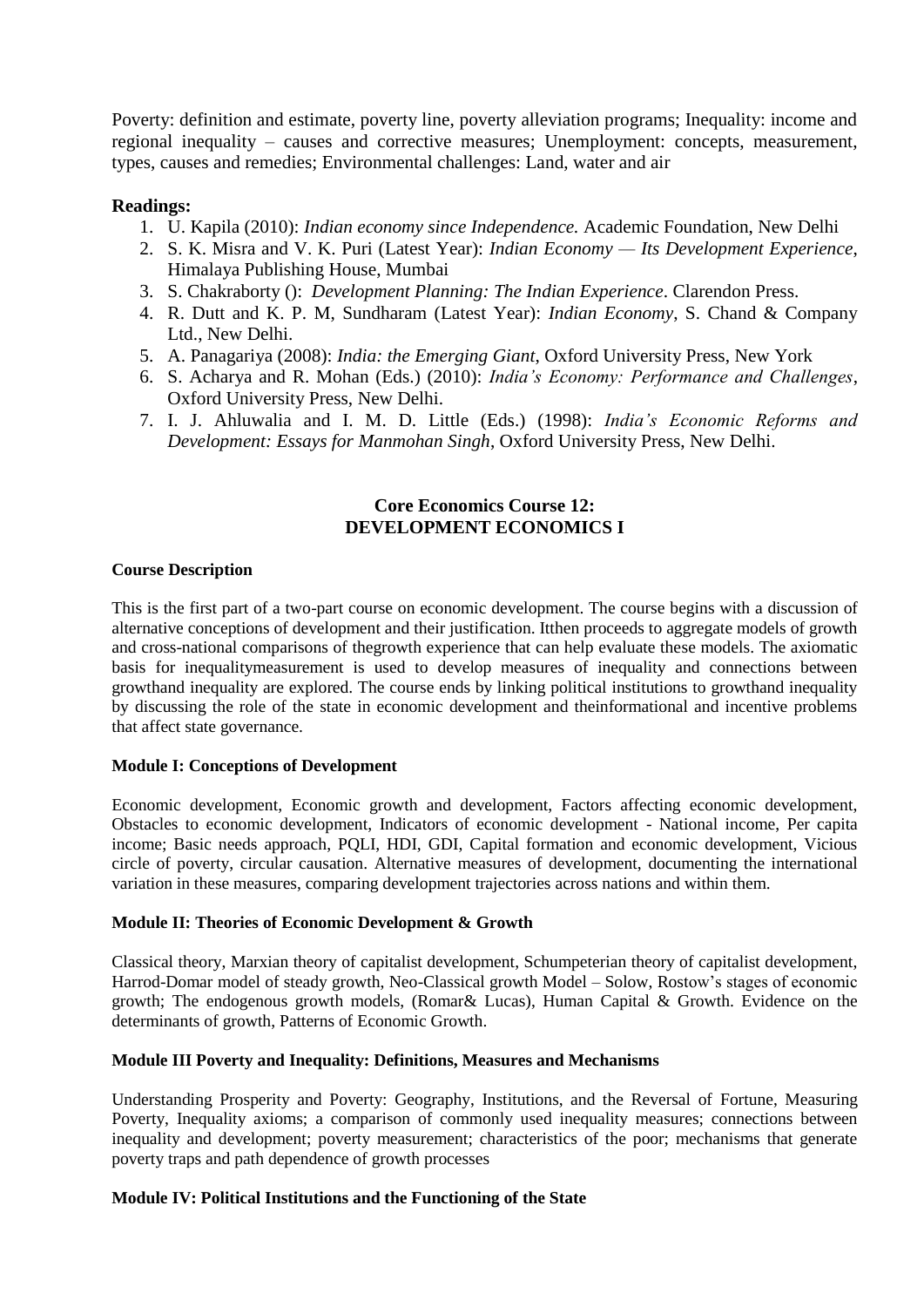Public Goods and Economic Development, State ownership and regulation, government failures, Corruption and Development, The determinants of democracy; alternative institutional trajectories and their relationship with economic performance; within-country differences in the functioning of state institutions

#### **Readings:**

- 1. Debraj Ray (2009): *Development Economics,* Oxford University Press.
- 2. ParthaDasgupta (2007): *Economics, A Very Short Introduction,* Oxford University Press.
- 3. Abhijit Banerjee, Roland Benabou and DilipMookerjee (2006): *Understanding Poverty,* Oxford University Press.
- 4. AmartyaSen (2000): *Development as Freedom,* OUP.
- 5. DaronAcemoglu and James Robinson (2006): *Economic Origins of Dictatorship and Democracy*, Cambridge University Press.
- 6. Robert Putnam (1994): *Making Democracy Work: Civic Traditions in Modern Italy*, Princeton University Press.

#### **Core Economics Course 13: INDIAN ECONOMY II**

#### **Course Description**

This course examines sector-specific polices and their impact in shaping trends in key economic indicators in India. It highlights major policy debates and evaluates the Indianempirical evidence. Given the rapid changes taking place in the country, the reading listwill have to be updated annually.

#### **Model I: Agricultural Development in India**

Indian Agriculture: nature, importance, trends in agricultural production and productivity, factors determining production, land reforms, new agricultural strategies and green revolution, rural credit; Agricultural marketing and warehousing.

#### **Module II: Industrial Development in India**

Trends in industrial output and productivities; Industrial Policies of 1948, 1956, 1977 and 1991; Industrial Licensing Policies – MRTP Act, FERA and FEMA; Growth and problems of SSIs, Industrial sickness; Industrial finance; Industrial labour

#### **Module III: Tertiary Sector and HRD**

Tertiary Sector: growth and contribution of service sector to GDP of India, share of services in employment; Human development – concept, evolution, measurement; HRD: indication, importance, education in India, Indian educational policy; Health and Nutrition.

#### **Module IV: External Sector**

Foreign Trade: role, composition and direction of India"s foreign trade, trends of export and import in India, export promotion verses import substitution; Balance of Payments of India; India"s Trade Policies; Foreign Capital – FDI, Aid and MNCs.

#### **Readings:**

1. U. Kapila (2010): *Indian economy since Independence.* Academic Foundation, New Delhi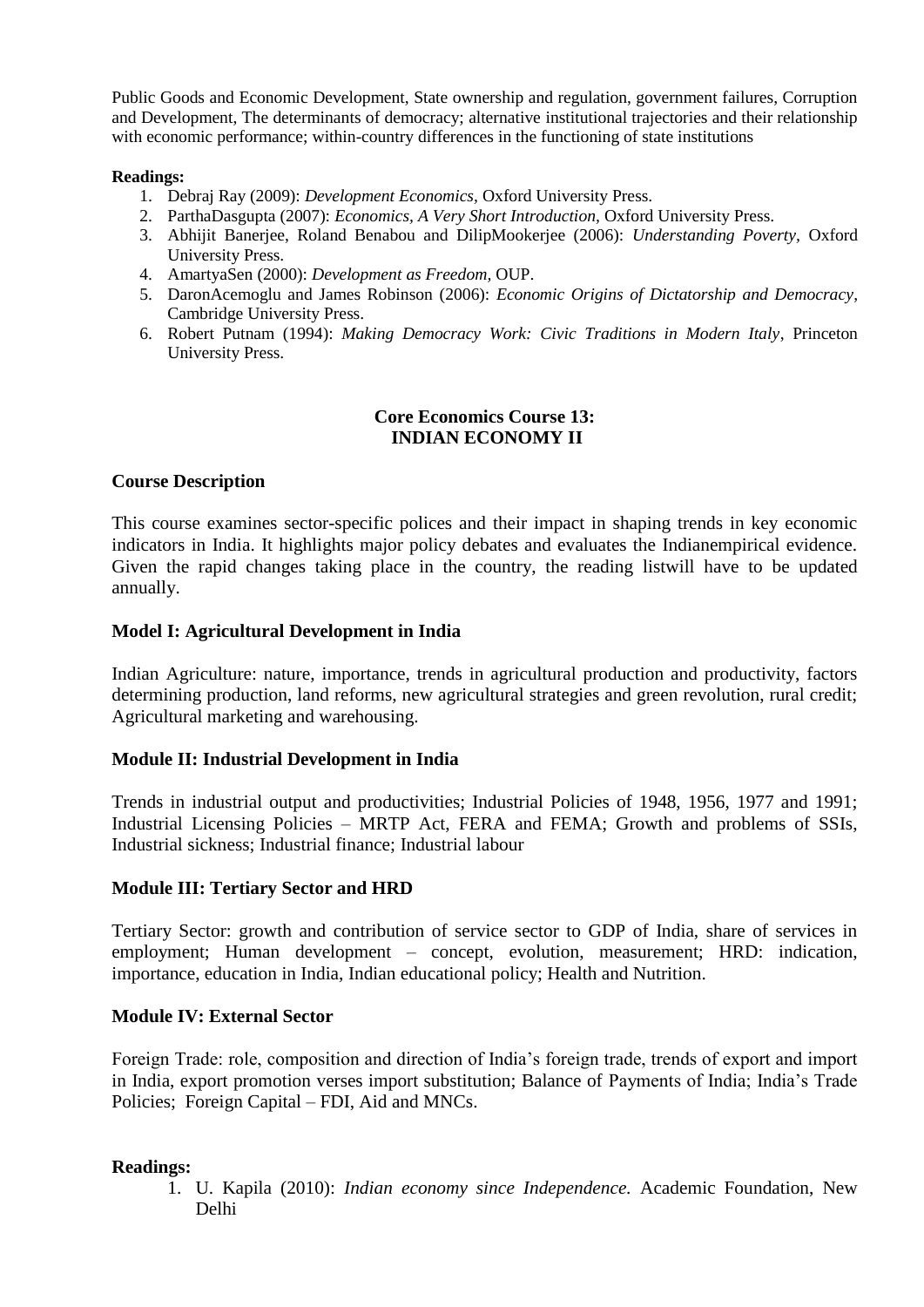- 2. S. K. Misra and V. K. Puri (Latest Year): *Indian Economy — Its Development Experience*, Himalaya Publishing House, Mumbai
- 3. S. Chakraborty (): *Development Planning: The Indian Experience*. Clarendon Press.
- 4. R. Dutt and K. P. M, Sundharam (Latest Year): *Indian Economy*, S. Chand & Company Ltd., New Delhi.
- 5. A. Panagariya (2008): *India: the Emerging Giant*, Oxford University Press, New York
- 6. S. Acharya and R. Mohan (Eds.) (2010): *India's Economy: Performance and Challenges*, Oxford University Press, New Delhi.
- 7. I. J. Ahluwalia and I. M. D. Little (Eds.) (1998): *India's Economic Reforms and Development: Essays for Manmohan Singh*, Oxford University Press, New Delhi.

### **Core Economics Course 14: DEVELOPMENT ECONOMICS II**

#### **Course Description**

This is the second module of the economic development sequence. It begins with basic demographic concepts and their evolution during the process of development. The structure of markets and contracts is linked to the particular problems of enforcement experienced in poor countries. The governance of communities and organizations is studied and this is then linked to questions of sustainable growth. The course ends with reflections on the role of globalization and increased international dependence on the process of development.

#### **Module I: Demography and Development**

Demographic concepts; birth and death rates, age structure, fertility and mortality; demographic transitions during the process of development; gender bias in preferences and outcomes and evidence on unequal treatment within households; connections between income, mortality, fertility choices and human capital accumulation; migration.

#### **Module II: Land, Labour and Credit Markets**

The Role of Agriculture in Development, The distribution of land ownership; land reform and its effects on productivity; contractual relationships between tenants and landlords; land acquisition; nutrition and labour productivity; informational problems and credit contracts; microfinance; interlinkages between rural factor markets. Credit Intermediation, and Poverty Reduction, Risk faced by poor

#### **Module III: Individuals, Communities and Collective Outcomes**

Individual behaviour in social environments, multiple social equilibria; governance in organizations and in communities; individual responses to organizational inefficiency

#### **Module IV: Environment, Sustainable Development and Globalisation**

Defining sustainability for renewable resources; a brief history of environmental change; common-pool resources; environmental externalities and state regulation of the environment; economic activity and climate change; Globalization in historical perspective; the economics and politics of multilateral agreements; trade, production patterns and world inequality; financial instability in a globalized world, Political Economy of Foreign Aid & Development

- 1. Debraj Ray (2009): *Development Economics,* Oxford University Press.
- 2. ParthaDasgupta (2007): *Economics, A Very Short Introduction,* Oxford University Press.
- 3. Abhijit Banerjee, Roland Benabou and DilipMookerjee (2006): *Understanding Poverty,* Oxford University Press.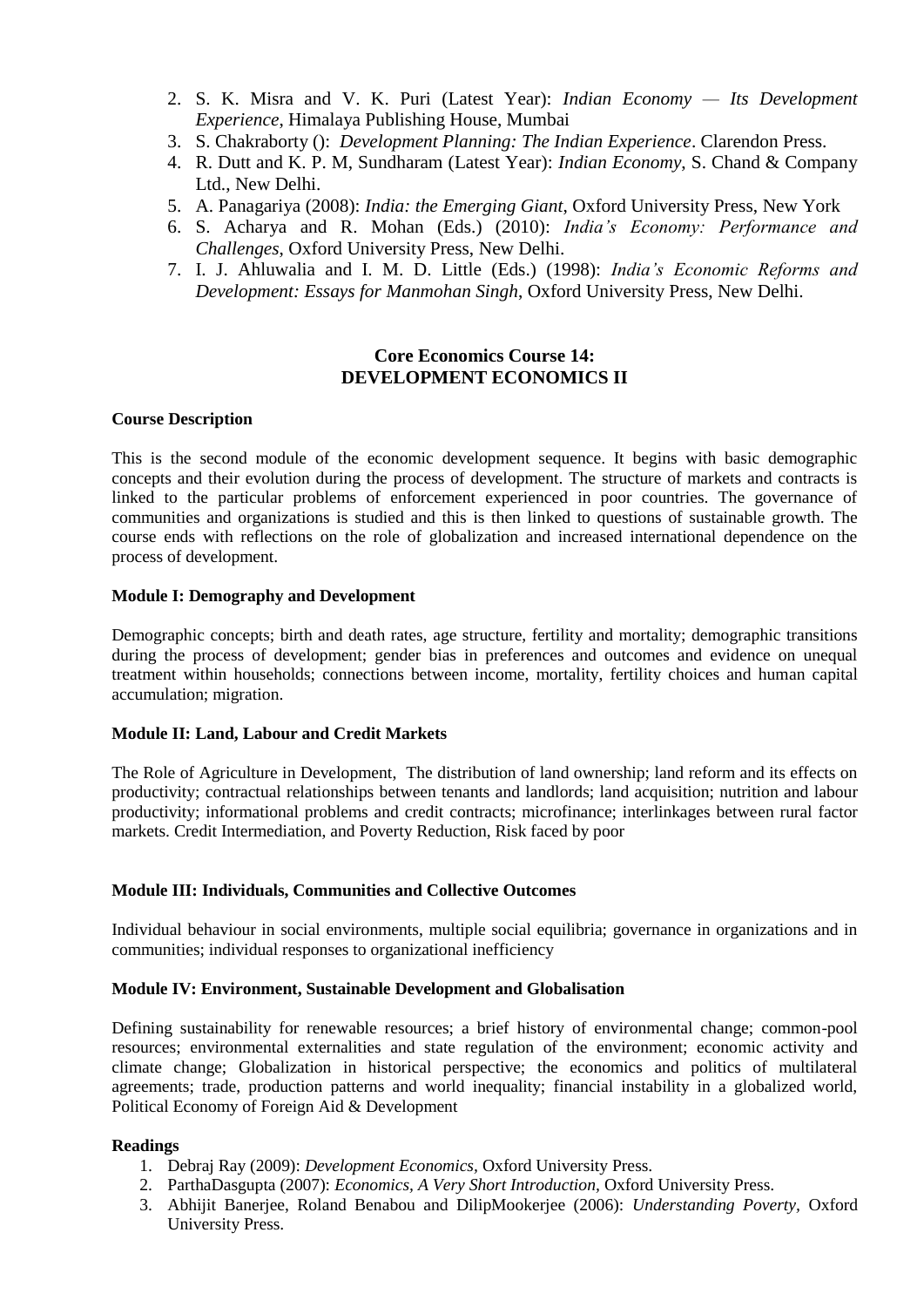- 4. Thomas Schelling (1978): *Micromotives and Macrobehavior*, W. W. Norton.
- 5. Albert O. Hirschman (1970): *Exit, Voice and Loyalty: Responses to Decline in Firms, Organizations and States,* Harvard University Press.
- 6. ElinorOstrom (1990): *Governing the Commons: The Evolution of Institutions for Collective Action,*  Cambridge University Press.
- 7. DaniRodrik (2011): *The Globalization Paradox: Why Global Markets, States and Democracy Can't Coexist*, Oxford University Press.
- 8. Michael D. Bordo, Alan M. Taylor and Jeffrey G. Williamson (ed.) (2003): *Globalization in Historical Perspective,* University of Chicago Press.

# **Discipline Specific Electives (DSE) :**

**Group--I (**(Any two from List of Group I)

#### **1. ODISHA ECONOMY**

#### **Module-I: Basics of Odisha Economy:**

Demographic features – size of population, sex ratio, density, Literacy Rate, occupational pattern causes of population growth, population policy.

Features of Odisha Economy –Low percapita income, over population, Predominance of Agriculture, Unemployment, Unutilised resources, Capital deficiency, low level of technology, weak infrastructure.

#### **Module-II: Agriculture**

Importance of agriculture in odisha economy, Causes of low productivity, Green revolution – features , problems & impact.

Land reforms in Odisha - salient features, The Estate Abolition Act – 1952, Bhoodan Movement, Mo – Jami, Mo – Diha campaign, Odisha State Agricultural policies.

#### **Module-III: Industry**

Importance of industrialization, Growth of industries in Odisha, Large scale industries , Small scale industries and cottage industries, Industry and environment.

Industrial Policy – 1991, 2001 and 2007, Public – Private partnership (PPP) mode. Mining and Quarrying.

#### **Module-IV : Planning in Odisha**

Introduction, Objectives, State planning Board, Review of Planning.Planning with NITI Ayog.NITI and Odisha.

Povery – Head Count Ratio in Odisha, Rangarjan Committee Report on Poverty, Poverty by region, Poverty by Social group Mission Shakti, Measures to remove poverty.

- 1. Government of Odisha Five year Plans
- 2. Odisha Economic Survey 2014-15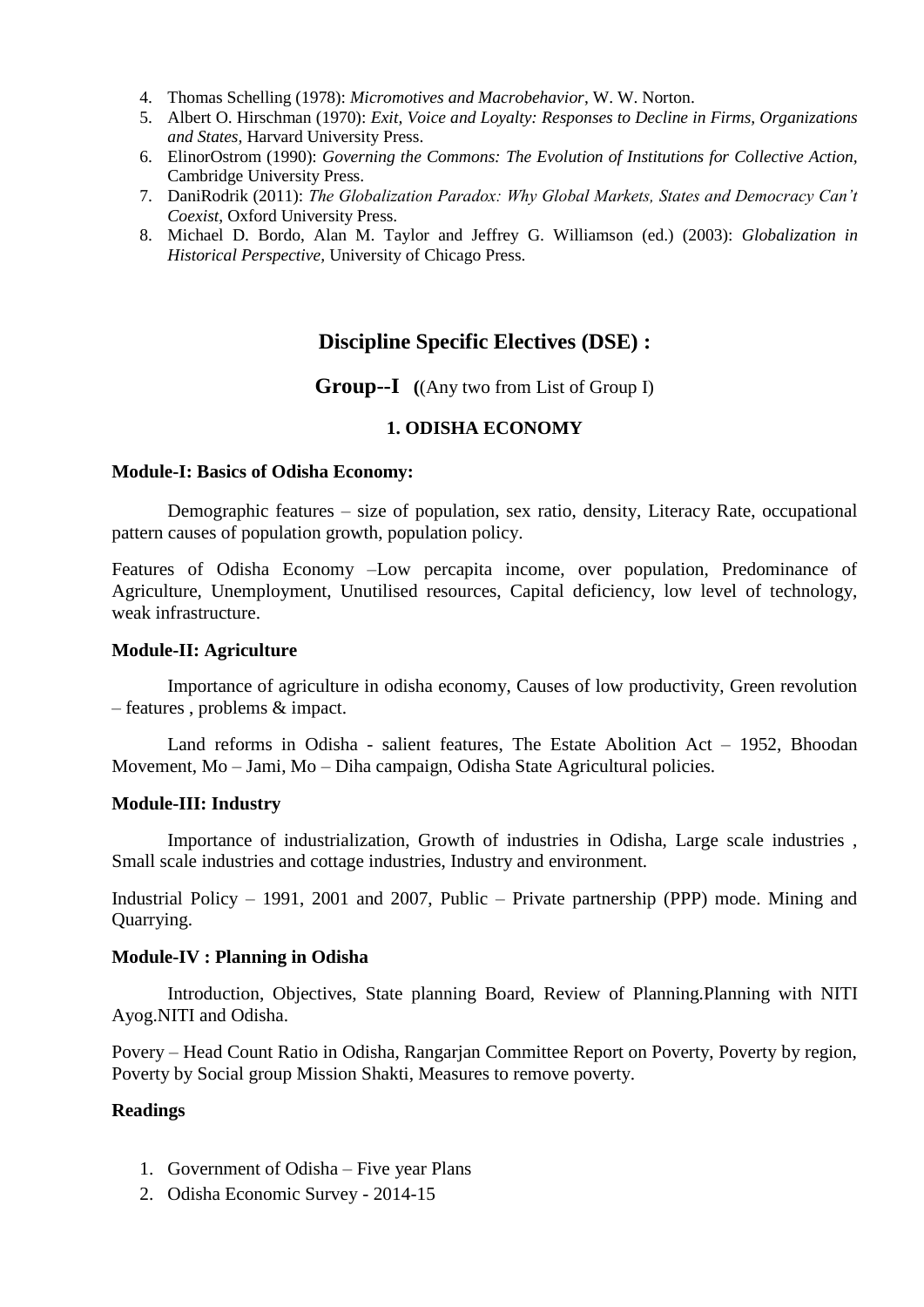- 3. Power Sector reform in Odisha "A case study in Restructuring Planning commission of India". – Planning Commission of India
- 4. "Odisha Budget (2015-16) at a Glance" (PDF) Finance Department, Govt. of Odisha
- 5. Vipin Sharma (24, January, 2013) "State of India"s Livelihood report, 2012. SAGE publication. Retrieved , 25 May, 2015
- 6. Odisha Economy, R.K. Pany & K.K.Pani, Kitab Mahal

# **2. AGRICULTURAL ECONOMICS**

#### **Course Objective**

The course aims to deepen student"s understanding of how economic theory can be applied to problems of agricultural sector.

### **Module-I: Introduction**

Definition, scope and nature of agricultural economics; Need for a separate study of agricultural economics. Agricultural Linkages with other sectors, Role of agriculture in economic development, Declining importance of agriculture in Economic development.

### **Module-II: Production Function Analysis**

Factor-Product, Factor-Factor and Product-Product relationships.Types of farm organisations and their comparative production efficiency.

### **Module-III: Transformation of Agriculture**

Schultz thesis of transformation of traditional agriculture, Green Revolution and its Impact on Indian Agriculture. Need for second green revolution. New Agriculture Policy, WTO and Indian Agriculture.

### **Module-IV: Agricultural Credit and Agriculture Price Policy**

Importance of credit, Need for Government intervention, agricultural credit system in India, Cooperative credit: NABARD, Land Development Bank, Regional Rural Banks, commercial banks. Problems of small and medium farmers in getting agricultural finance Need, Objectives, and instruments of agricultural price policy; Shortcomings of price policy, Suggestions for improvement in price policy, Agricultural price policy in India.

#### **Readings:**

1. Soni R.N. (2005) : Leading Issues in Agricultural Economics

2. Heady, E O (1964): Economics of Agricultural Production and Resource use. Prentice-Hall of India Pvt. Ltd., New Delhi.

3. Metacalf, D (1969) : The Economics of Agriculture, Penguin

4. Sadhu and Singh : Agricultural Economics.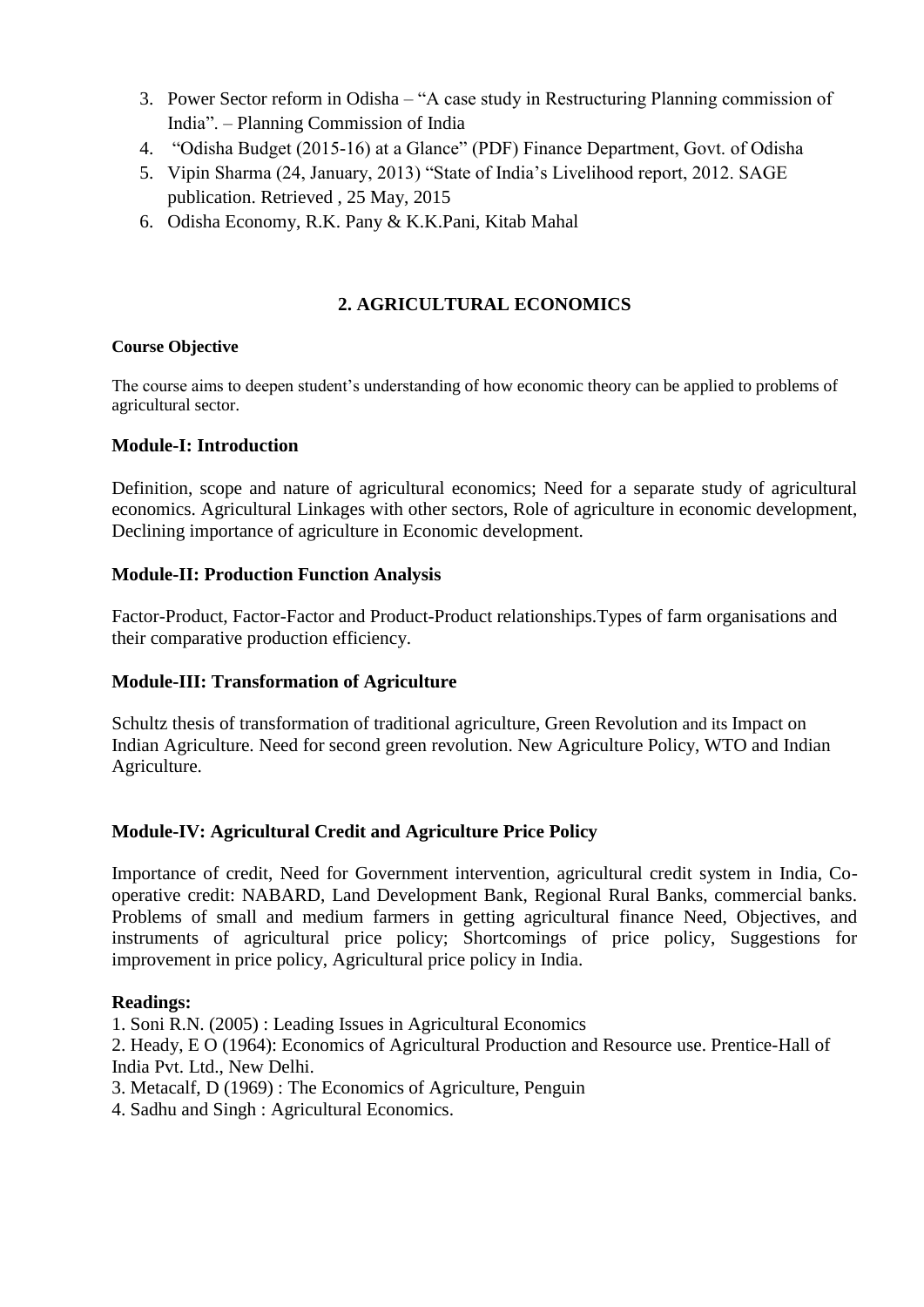#### **3. DATA ANALYSIS AND COMPUTER APPLICATION IN ECONOMICS**

#### **Course objective**

This course intends to educate a student in the application of simple statistical and mathematical calculations with the help of a computer. There are several specific packages which a student can learn to handle without going deep in the matter of knowing the computer hardware.

#### **Module I: Basic of Computer**

Computer fundamentals – Basic components and organization of a computer: History and generation of computer, Computer devices; Classification of Computers: Data representation, C. Representation, Computer Software-Disk Operating System (MS-DOS) and application software, programming languages and packages.

#### **Module II: Use of computer Office Automation:**

Text editor and word processor, Operative familarisation of MS WORD Concept & use of spread sheet, operation and use of MS – Excel Basic of Database, table records and fields, Data entry operating principle of MS-access; Document formation and presentation through MS-Power Point.

#### **Module III: Data Analysis and Trend forecasting:**

Basic statistical functions and analysis – mean, median, mode standard deviation, correlation, regression methods & techniques, estimation Linear trend and growth rate

Module-IV: Random variables and probability distributions. Binomial and normal distributions. Estimation of population parameters from sample data. Unbiased estimators for population mean and variance. Basics of index numbers

- 1. Kerny(1993) Essential of Microsoft, Words Excel, Prentice Hall of India, New India
- 2. Rajaraman, V. (1996) Fundamentals of Computers, Prentice Hall (India) New Delhi
- 3. Schied, F(1983)- Theory and Problems of Computer and Programming, Schaum"s outline series, McGraw Hill, New Dehil
- 4. Ron Mansfield(1994) Compact guide to Microsoft office, BPH publication, New Delhi
- 5. B. Ram(1994)- Computer Fundamentals, New Age international New Delhi
- 6. V.P.Jagi & S Jain (1996) Computer for Beginners, Academic publisher, New Delhi
- 7. Suresh. K. Basandra (1993) Computer to-day, Galgotia Books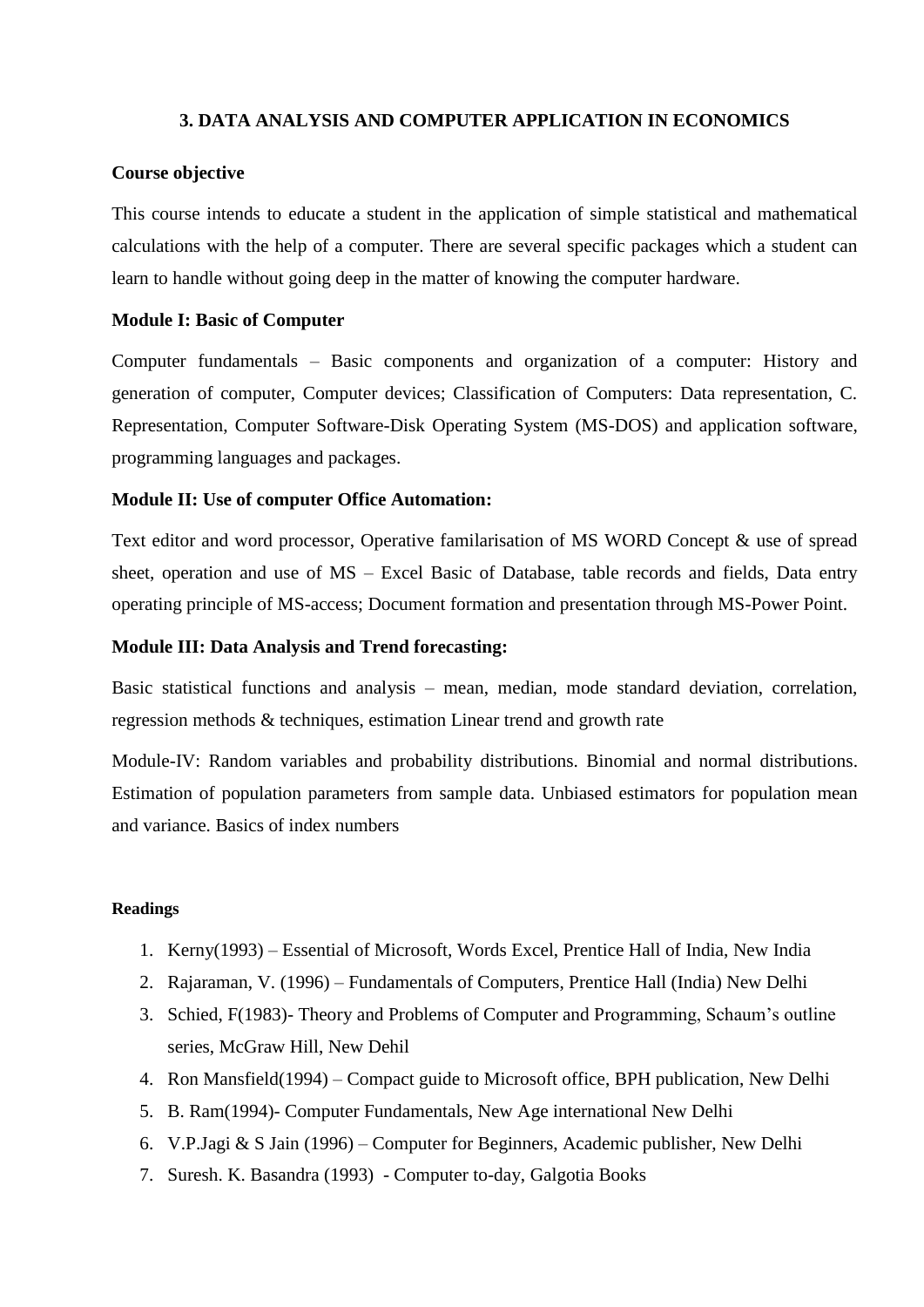#### **Discipline Specific Elective (DSE) :**

**Group-II** (Any two from List of Group II)

#### **1. DISSERTATION/ PROJECT**

The students are required to work on a topic of their interest under the guidance of their faculty member and submit the same for evaluation at the university level. The work must be original and analytical. The teachers are required to teach the art of analysing economic data and derive meaningful conclusions from the proposed work. Several Flagship schemes of the central and state government canebe examined under this paper. The teachers must inform the students that all expenses related to data collection, tabulation,analysis , typing and binding will be borne by the candidate. The college/university is no way related to preparation of the dissertation and submission of the same to the institution.

#### **2. POLITICAL ECONOMY OF THOUGHT**

#### **Module I: Early Period**

Mercantilism: Main characteristics; Thomas Mun – Physiocracy: natural order, primary of agriculture, social classes, Tabecan, Economique, taxation, Turgot – Economic ideas of Petto, Locke & Hume.

#### **Module II: Classical and Marginalists**

Adam Smith – division of labour, theory of value, capital accumulation distribution, views on trade, economic progress; David Ricardo-value, theory of rent, distribution, ideas on economic development and international trade; Thomas R. Mathus – theory of population, theory of gluts; Socialist critics – Sismondi, Karl Marx – dynamics of social charge, theory of value, surplus value, profit and crisis of capitalism Economic ideas of J.B. Say, J.S. Mill Historical school – senior, list.

The precursors of marginalism – Gossen.The marginalist revolution; Jevons.Walras& Merger-Marshall as a great synthesizer; role of time, in price determination, economic methods, ideas on consumer"s surplus; clasticities, prime and supplementary costs, representative firm, external and internal economies, quasi-rent, Pigou; Welfare, economics, Schumpeter: role of entrepreneur and innovations.

#### **Module III: Keynesian Ideas**

The aggregate economy; liquidity preference theory and liquidity trap, marginal Efficiency of capital and Marginal Efficiency of Investment, wage rigidities, under-employment equilibrium, role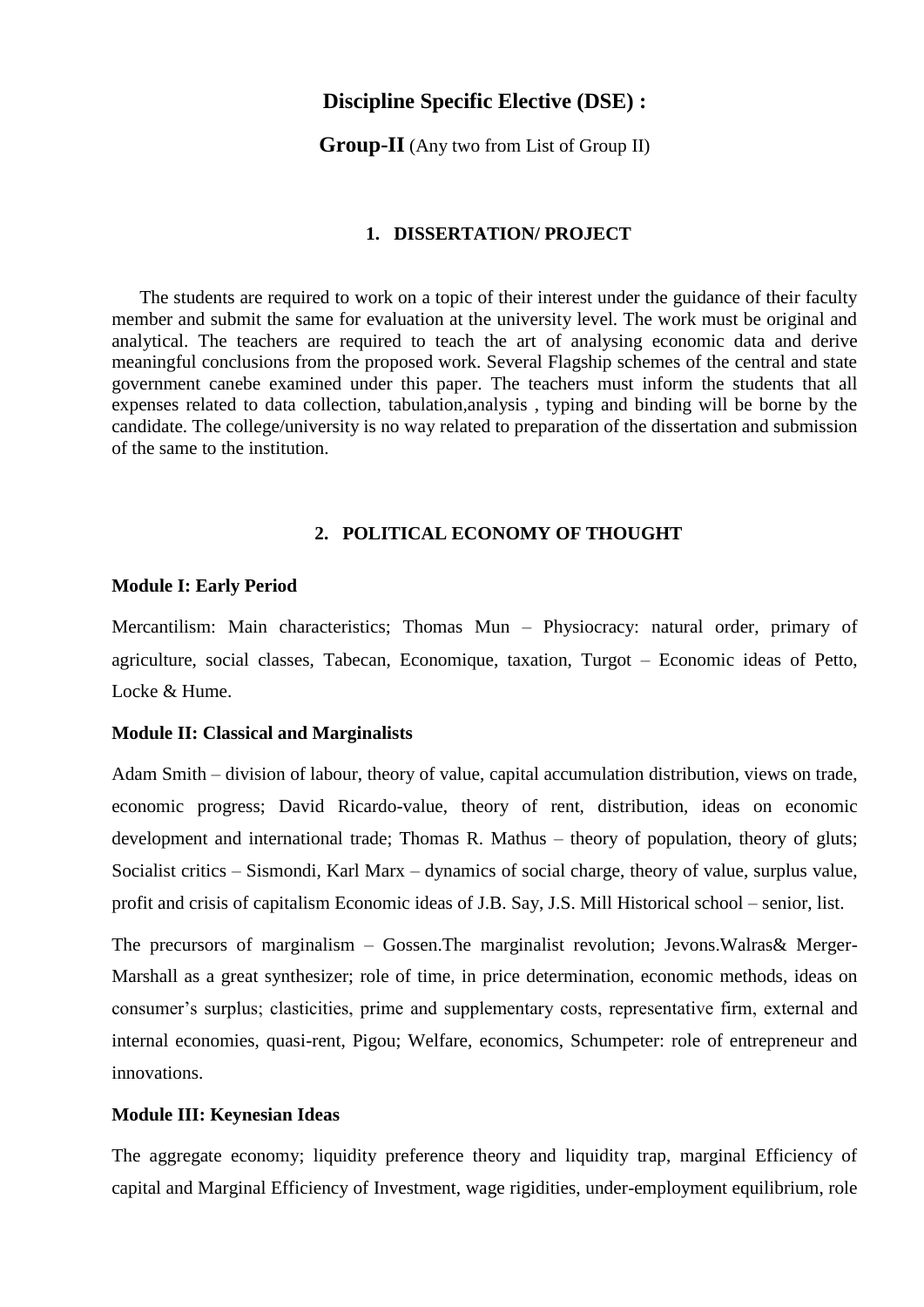of fiscal policy; deficit spending and public works; multiplier principle, cyclical behavior of the economy, uncertainty and role of expectations, impetus to economic modeling.

#### **Module IV: Indian Economic thought**

Early economic ideas; Kautilya, Modern economic ideas; Naroji, Ranade; Economic ideas of Gandhi, Village Swadeshi, place of machine & Labour, cottage industries, trusteeship, Early approaches to planning (The national planning committee) Gadgil Co-operation as a way of life  $\&$ strategy of development; J.K. Mehta Wantlessness.

#### **Readings**

- 1. Ganguli B.N. (1997) Indian Economic Thought: A  $19<sup>th</sup>$  Century, Perspective, Tata McGraw Hill, New Delhi
- 2. Gide, C. & G.Rist (1956) A. History of Economic Doctrines Gearge Harrop & O. London.
- 3. Grey A. & A.E. Thomson (1980) The Development of Economic Doctrine, Longman Group, London
- 4. Schumpeter, J.A. (1954) History of economic analysis, Oxford University Press, New York
- **5.** Scsshadri, G.B. (1997) Economic Doctrine B.Publishing Corporation Delhi

# **3. INTERNATIONAL ECONOMICS**

#### **Course Description**

This course develops a systematic exposition of models that try to explain the composition, direction, and consequences of international trade, and the determinants and effects of trade policy. It concludes with an analytical account of the causes and consequences of the rapid expansion of international financial flows in recent years. Although the course is based on abstract theoretical models, students will also be exposed to real-world examples and case studies.

#### **Module I: Introduction**

What is international economics about? Distinction between Internal and International Trade, Gains from international trade.Arguments for and against Free Trade and Protection, An overview of world trade.Classical theory of International Trade: Adam Smith"s Absolute AdvantageTheory; Ricardo"s Comparative Cost Theory; Hecksher - Ohlin Theory ofInternational Trade, terms of trade, Secular Deterioration in Terms of Trade.

#### **Module II: Trade Policy**

Instruments of trade policy; political economy of trade policy; controversies in trade policy; firms in the global economy - outsourcing and multinational enterprises

### **Module III: International Macroeconomic Policy**

Exchange Rate and types of Exchange Rate: Fixed versus flexible exchange rates; Theories of Foreign Exchange Rate: The Mint-Parity Theory, The Purchasing Power Parity Theory, BOP Theory.

#### **Module IV:Balance Of Payment**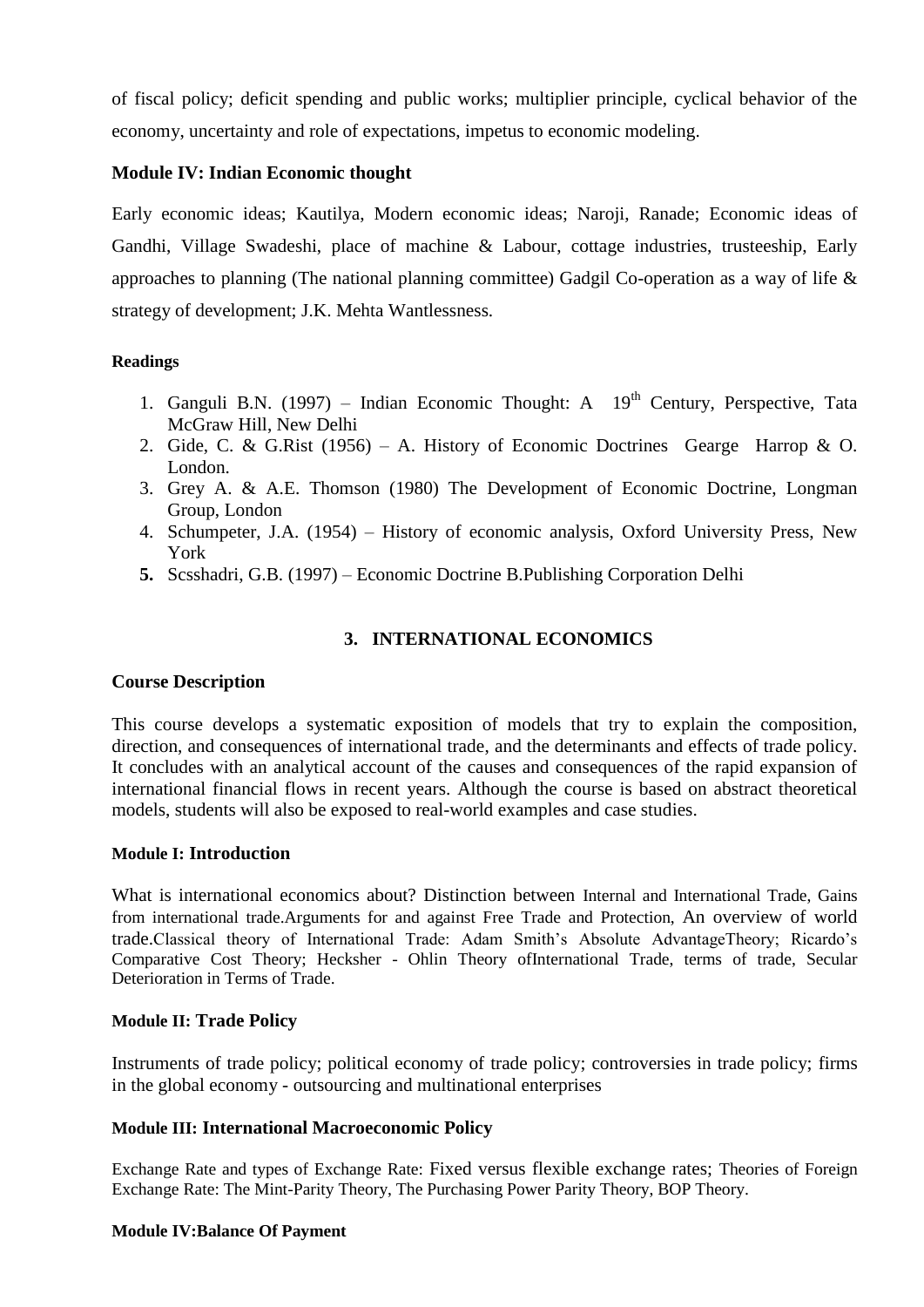BOT, BOP, Current Account, Capital Account, Visible and Invisible, Causes for disequilibrium in Balance of Payments, Methods of correcting the disequilibrium. Devaluation of Currency, Convertibility of Currency: Partial Account and Full Account. Recent trends in balance of Payment in India.

- 1. Paul Krugman, Maurice Obstfeld, and Marc Melitz, *International Economics: Theory and Policy*, Addison-Wesley (Pearson Education Indian Edition), 9th edition, 2012.
- 2. Dominick Salvatore, *International Economics: Trade and Finance*, John Wiley International Student Edition, 10th edition, 2011.
- 3. C.P. Kindleberger "International Economics".
- 4. Bo Soderstein and Geoffrey Reed "International Economics" MacMillan.
- 5. Francis Cherumilam "International Economics"
- 6. Mannur, H.G. "International Economics", Vikas Publishing House.
- 7. RBI bulletin, Various issues.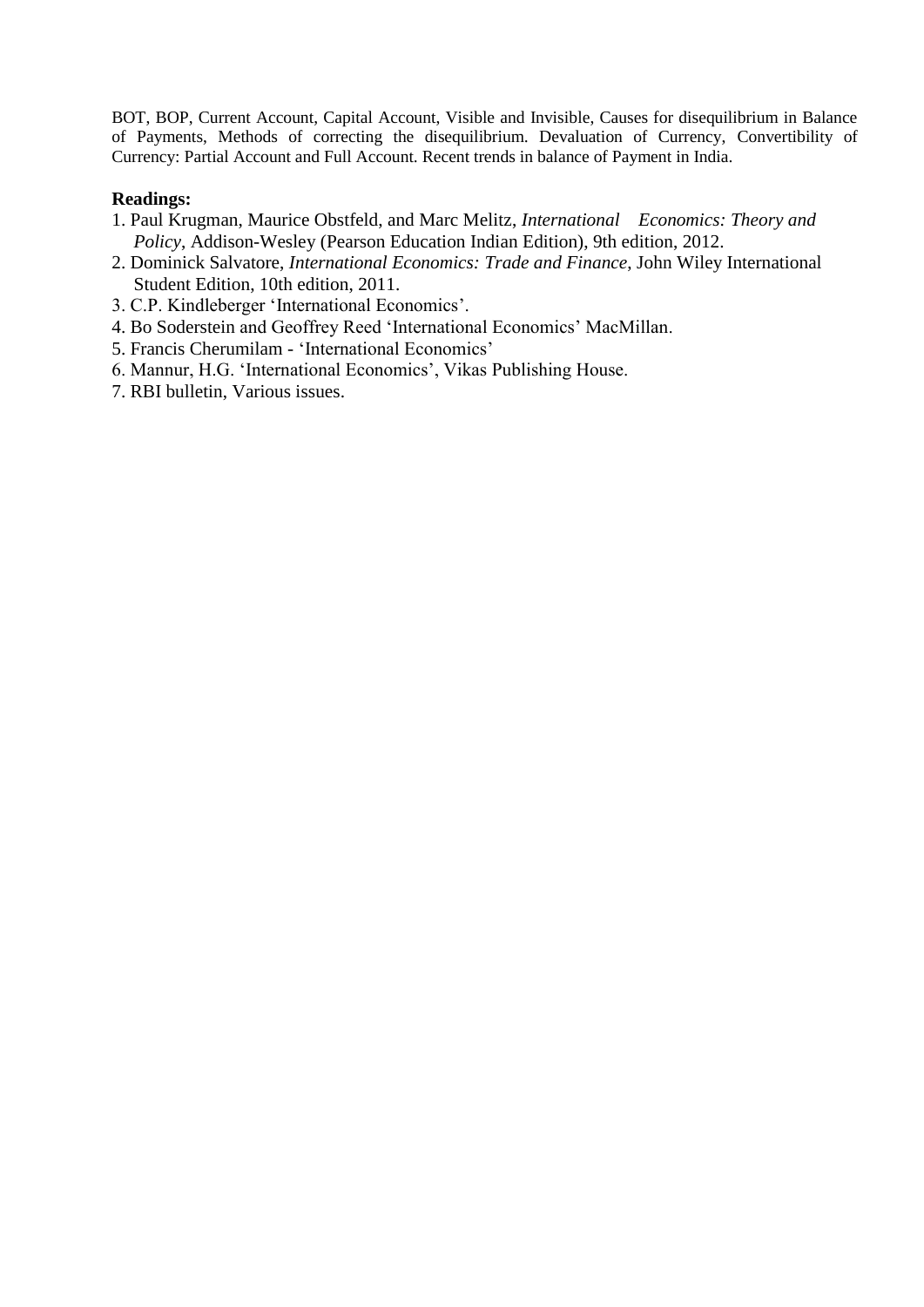# **Syllabus for B.A.(Regular) Core and Discipline Specific Elective (DSE) Courses in Economics**

| <b>Semester I</b>                        | <b>Semester II</b>                      |
|------------------------------------------|-----------------------------------------|
| <b>Core Economics I: Principles of</b>   | <b>Core Economics II: Principles of</b> |
| Microeconomics-I                         | Microeconomics-II                       |
| <b>Semester III</b>                      | <b>Semester IV</b>                      |
| <b>Core Economics III: Principles of</b> | <b>Core Economics IV: Principles of</b> |
| <b>Macroeconomics-I</b>                  | Macroeconomics-II                       |
| <b>Semester V</b>                        | <b>Semester VI</b>                      |
| <b>Discipline Specific Elective I</b>    | <b>Discipline Specific Elective II</b>  |
| One of the following:                    | One of the following:                   |
| <b>DSE 1: Economic Development and</b>   | <b>DSE 3: Economic Development</b>      |
| <b>Policy in India-I</b>                 | and Policy in India-II                  |
| <b>DSE 2: Money and Banking</b>          | <b>DSE 4: Odisha Economy</b>            |
|                                          |                                         |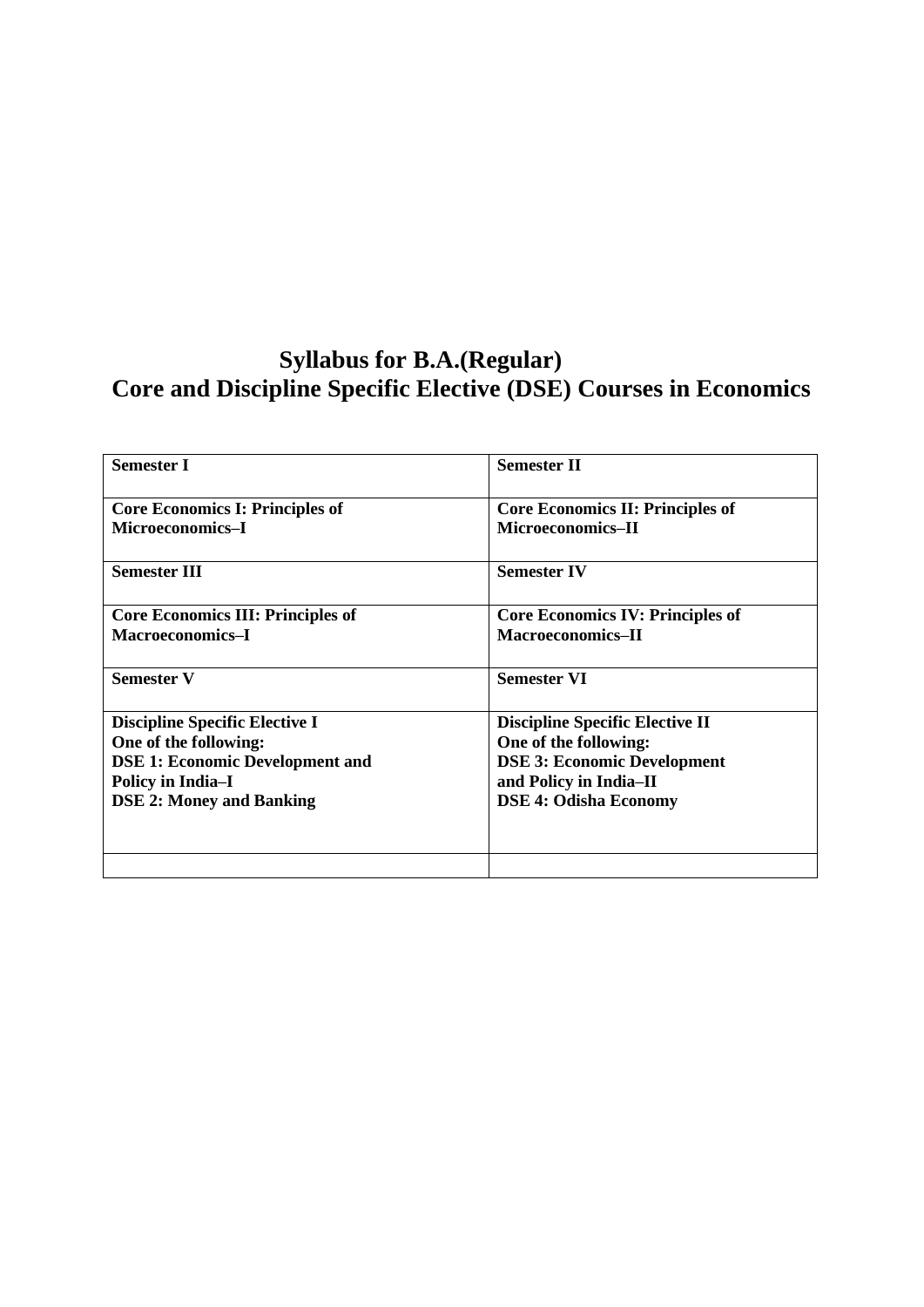# **Core Economics I: Principles of Microeconomics–I**

#### **Course Description**

This course intends to expose the student to the basic principles in MicroeconomicTheory and illustrate with applications.

#### **Course Outline**

#### **Module I: Introduction**

Problem of scarcity and choice: scarcity, choice and opportunity cost; productionpossibility frontier; economic systems. Demand and supply: law of demand, determinants of demand, shifts of demand versus movements along a demand curve, market demand, law of supply, determinants of supply, shifts of supply versus movements along a supply curve, market supply, market equilibrium. Applications of demand and supply: price rationing, price floors, consumer surplus, producer surplus. Elasticity: price elasticity of demand, calculating elasticity, determinants of price elasticity, other elasticities.

#### **Module II: Consumer Theory**

Budget constraint, concept of utility, diminishing marginal utility, Diamond-waterparadox, income and substitution effects; consumer choice: indifference curves, derivation of demand curve from indifference curve and budget constraint.

#### **Module III: Production and Costs**

Production: behaviour of profit maximising firms, production process, production functions, law of variable proportions, choice of technology, isoquant and isocost lines, cost minimizing equlibriumcondition.Costs: costs in the short run, costs in the long run, revenue and profit maximizations, minimizing losses, short run industry supply curve, economies and diseconomies of scale, long run adjustments.

#### **Module IV: Perfect Competition**

Assumptions: theory of a firm under perfect competition, demand and revenue; equilibrium of the firm in the short run and long run; long run industry supply curve: increasing, decreasing and constant cost industries.Welfare: allocative efficiency under perfect competition.

#### **Readings:**

Case, Karl E. & Ray C. Fair, *Principles of Economics*, Pearson Education, Inc., 8<sup>th</sup>edition, 2007.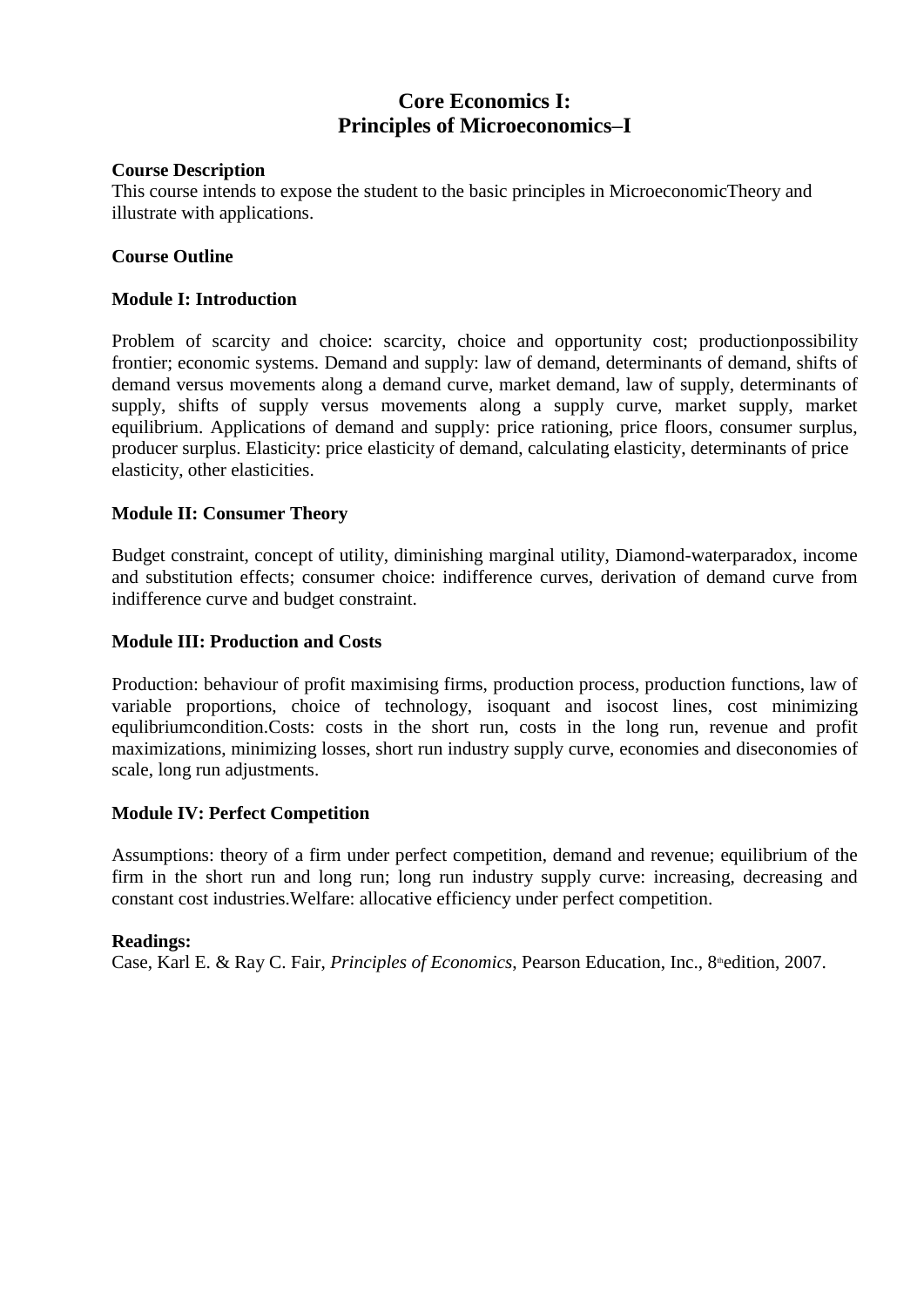# **Core Economics II: Principles of Microeconomics–II**

#### **Course Description**

This is a sequel to Principles of Microeconomics–I covered in the first semester. Theobjective of the course is the same as in Principles of Microeconomics I.

#### **Module I: Market Structures**

**Theory of a Monopoly Firm:**Concept of imperfect competition; short run and long run price and output decisions of a monopoly firm; concept of a supply curve under monopoly; comparison of perfect competition and monopoly, social cost of monopoly, price discrimination; remedies for monopoly: Antitrust laws, natural monopoly.

**Imperfect Competition:** Monopolistic competition: Assumptions, SR & LR price and output determinations under monopolistic competition, economic efficiency and resource allocation; oligopoly: assumptions, oligopoly models, game theory, contestable markets, role of government.

#### **Module II: Consumer and Producer Theory**

**Consumer and Producer Theory in Action;**Externalities, marginal cost pricing, internalising externalities, public goods; imperfect information: adverse selection, moral hazard, social choice, government inefficiency.

**Markets and Market Failure;**Market adjustment to changes in demand, efficiency of perfect competition; sources of market failure: imperfect markets, public goods, externalities, imperfectinformation; evaluating the market mechanism.

### **Module III: Income Distribution and Factor pricing**

Input markets: demand for inputs; labour markets, land markets, profit maximization condition in input markets, input demand curves, distribution of Income.

#### **Module IV: International Trade**

Absolute advantage, comparative advantage, terms of trade, sources of comparative advantage, trade barriers, free trade/ protectionism.

#### **Readings:**

Case, Karl E. & Ray C. Fair, *Principles of Economics*, Pearson Education, Inc., 8<sup>th</sup>edition, 2007.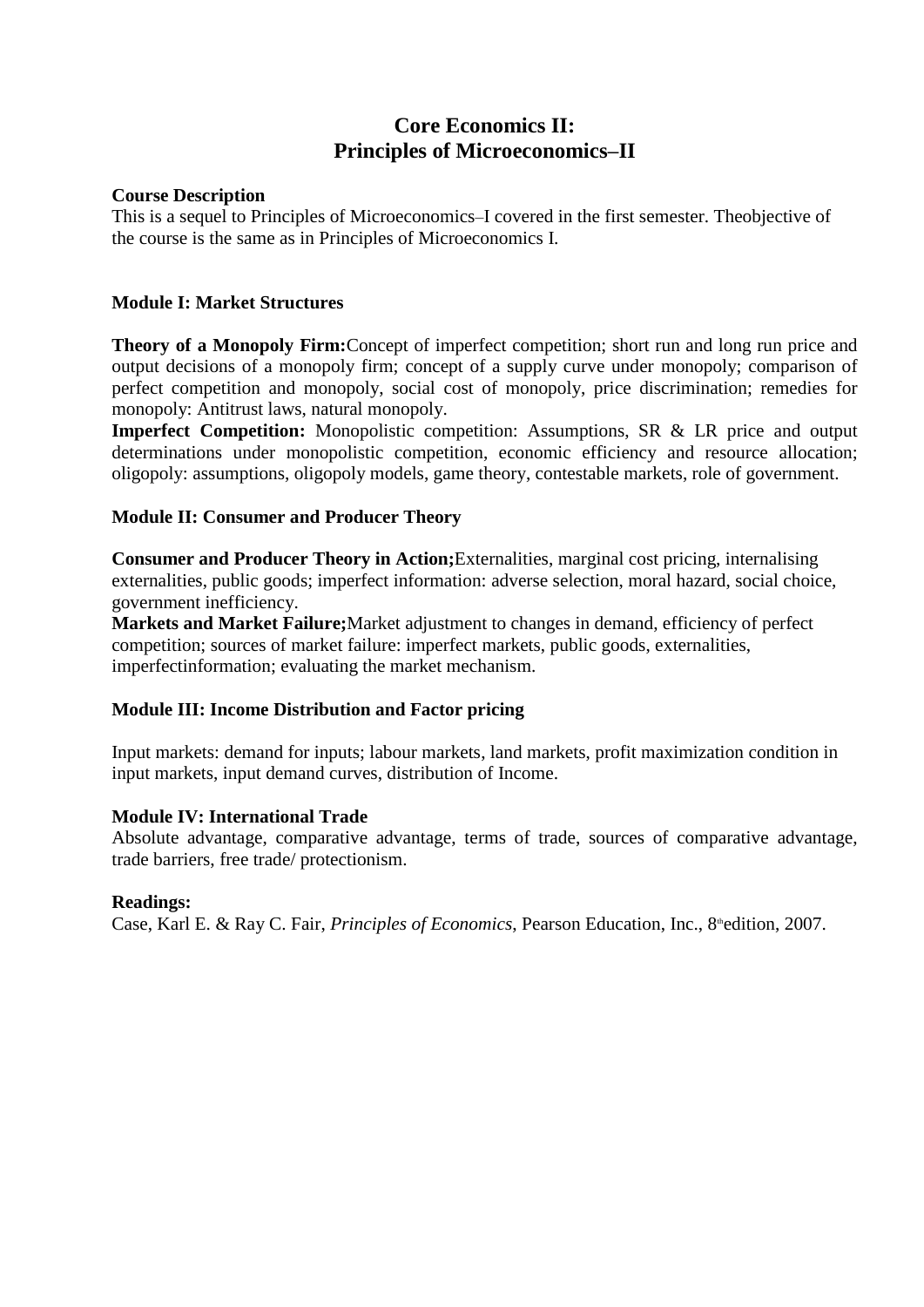# **Core Economics III: Principles of Macroeconomics–I**

#### **Course Description**

This course introduces students to the basic concepts in Macroeconomics. Macroeconomics deals with the aggregate economy. In this course the students are introduced to the definition, measurement of the macroeconomic variables like GDP, consumption, savings,investment and balance of payments. The course also discusses various theories of determining GDP in the short run.

#### **Module I: Introductionand National Income Accounting**

What is macroeconomics? Macroeconomic issues in an economy.Concepts of GDP and National Income; measurement of national income and relatedaggregates; nominal and real income; limitations of the GDP concept.

#### **Module II: Determination of GDP**

Actual and potential GDP; aggregate expenditure; consumption function; investmentfunction; equilibrium GDP; concepts of MPS, APS, MPC, APC; autonomous expenditure;Concept of multiplier.

#### **Module III: National Income Determination in an Open Economy with Government**

Fiscal Policy: impact of changes in government expenditure and taxes; net exports function;net exports and equilibrium national income.

#### **Module IV: Money in a Modern Economy**

Concept of money in a modern economy; monetary aggregates; demand for money;quantity theory of money; liquidity preference and rate of interest; money supply and creditcreation; monetary policy.

#### **Readings:**

1. Case, Karl E. & Ray C. Fair, *Principles of Economics*, Pearson Education, Inc., 8th edition, 2007. 2. Sikdar, Shoumyen, *Principles of Macroeconomics*, 2nd Edition, Oxford University Press, India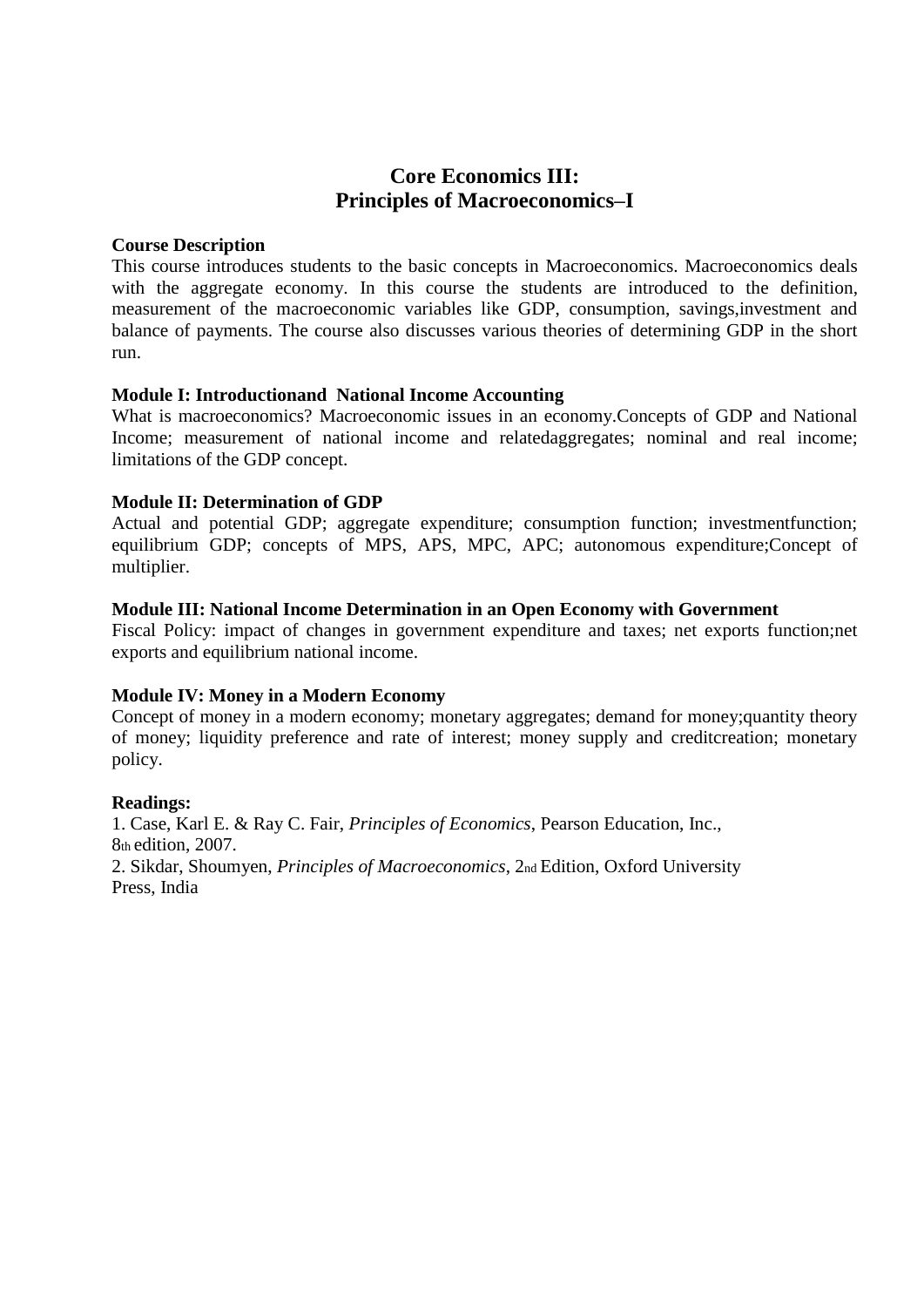# **Core Economics IV: Principles of Macroeconomics–II**

#### **Course Description**

This is a sequel to Principles of Macroeconomics–I. It analyses various theories ofdetermination of National Income in greater detail. It also introduces students to concept ofinflation, its relationship with unemployment and some basic concepts in an openeconomy.

#### **Course Outline**

#### **Module I: IS-LM Analysis**

Derivations of the IS and LM functions; IS-LM and aggregate demand; shifts in theAD curve.

#### **Module II: GDP and Price Level in Short Run and Long Run**

Aggregate demand and aggregate supply; multiplier Analysis with AD curve andchanges in price levels; aggregate supply in the SR and LR.

#### **Module III: Inflation and Unemployment**

Concept of inflation; determinants of inflation; relationship between inflation andunemployment: Phillips Curve in short run and long run.

#### **Module-IV: Balance of Payments and Exchange Rate**

Balance of payments: current account and capital account; market for foreign exchange; determination of exchange rate.

#### **Readings:**

1. Case, Karl E. & Ray C. Fair, *Principles of Economics*, Pearson Education, Inc., 8th edition, 2007.

2. Sikdar, Shoumyen, *Principles of Macroeconomics*, 2nd Edition, Oxford University Press, India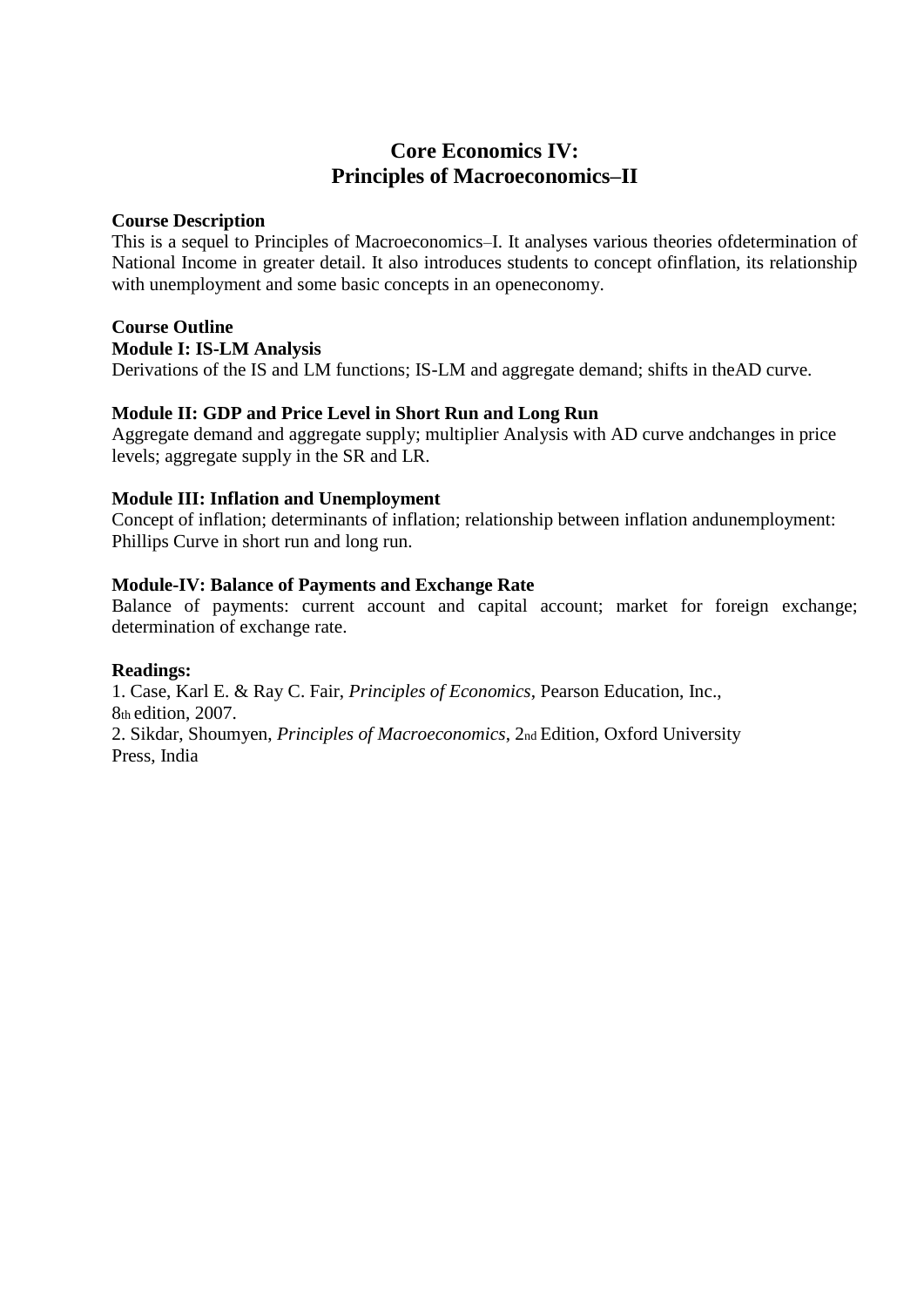# **Discipline Specific Elective: Group-I(One of the following):**

# **DSE 1: ECONOMIC DEVELOPMENT AND POLICY IN INDIA–I**

#### **Course Description**

This course reviews major trends in aggregate economic indicators in India and places these against the backdrop of major policy debates in India in the post- Independence period.

#### **Module I: Issues in Growth, Development and Sustainability**

#### **Module II: Factors in Development**

Capital formation (Physical and Human); technology;institutions.

#### **Module III: Population and Economic Development; Employment**

Demographic trends; urbanisation.Occupational structure in the organised and the unorganised sectors; open-, underanddisguised unemployment (rural and urban); employment schemes and their impact.

#### **Module IV: Indian Development Experience**

Critical evaluation of growth, inequality, poverty and competitiveness, pre and postreforms era; savings and investment; mobilisation of internal and external finance; monetary and fiscal policies; centre-state financial relations.

#### **Readings:**

1. Michael P Todaro and Stephen Smith. *Economic Development*, Pearson, 1<sup>th</sup> edition (2011).

2. Uma Kapila, *Indian Economy since Independence*, Academic Foundation, 19<sup>th</sup> edition (2009).

3. United Nations Development Programme, *Human Development Report 2010*, Palgrave Macmillan (2010).

- 4. Government of India, *Economic Survey* (latest)
- 5. Government of India, *Five Year Plan* (latest)
- 6. Government of India, *Finance Commission Report* (latest)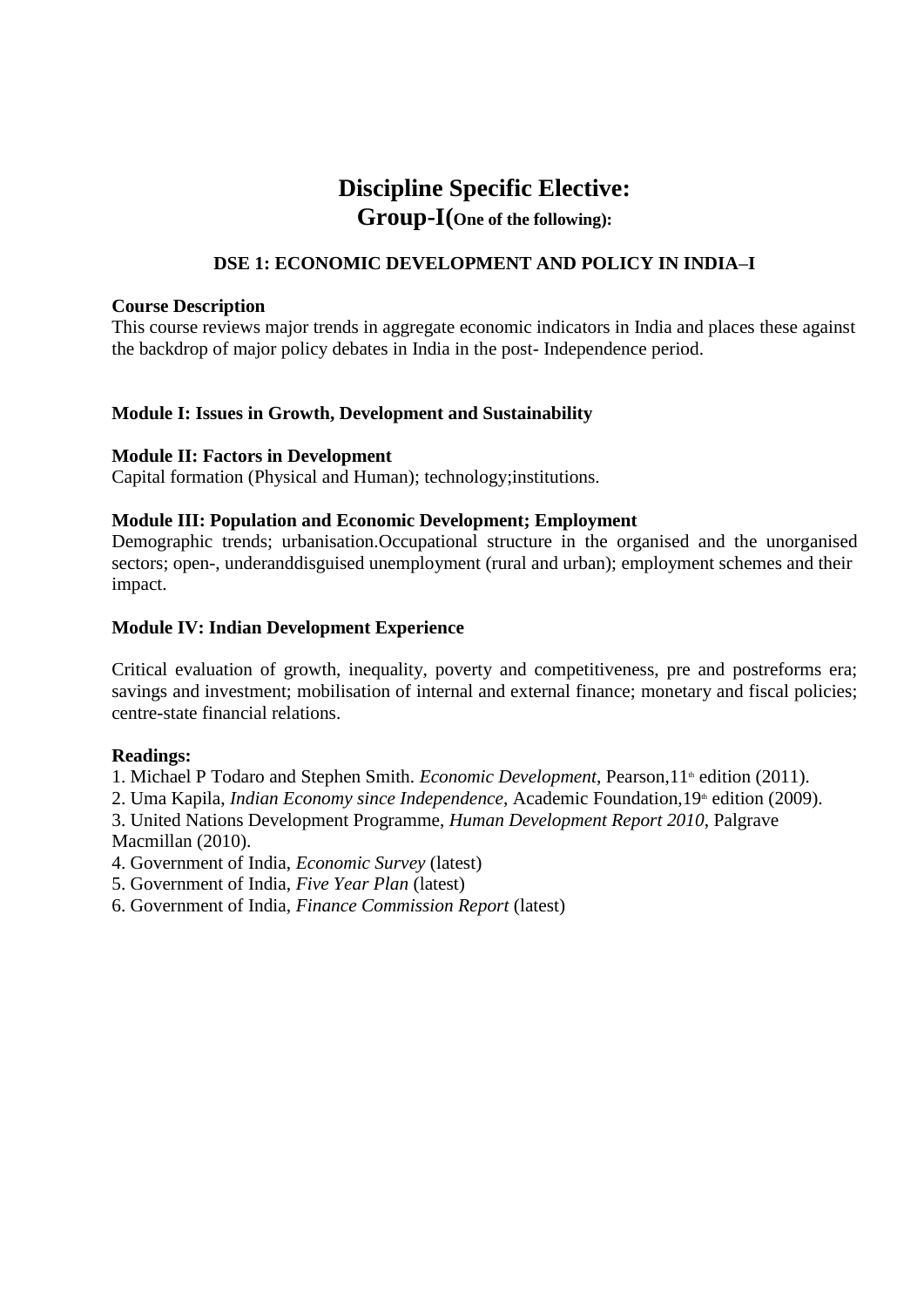## **DSE 2: MONEY AND BANKING**

#### **Course Description**

This course exposes students to the theory and functioning of the monetary and financialsectors of the economy. It highlights the organization, structure and role of financial markets and institutions. It also discusses interest rates, monetary management and instruments of monetary control. Financial and banking sector reforms and monetary policy with special reference to India are also covered.

#### **Module 1: Money**

Concept, functions, measurement; theories of money supply determination.

#### **Module 2: Financial Institutions, Markets, Instruments and Financial Innovations ; Interest Rates**

Role of financial markets and institutions; problem of asymmetric information – adverse selection and moral hazard; financial crises.Money and capital markets: organization, structure and reforms in India; role of financial derivatives and other innovations .Determination; sources of interest rate differentials; theories of term structure of interest rates; interest rates in India.

#### **Module 3: Banking System**

Balance sheet and portfolio management. Indian banking system: Changing role and structure; banking sector reforms.

#### **Module 4: Central Banking and Monetary Policy**

Functions, balance sheet; goals, targets, indicators and instruments of monetary control; monetary management in an open economy; current monetary policy of India.

#### **Readings**

1. F. S. Mishkin and S. G. Eakins, *Financial Markets and Institutions*, Pearson Education, 6th edition, 2009.

2. F. J. Fabozzi, F. Modigliani, F. J. Jones, M. G. Ferri, *Foundations of Financial Markets and Institutions*, Pearson Education, 3rd edition, 2009.

3. L. M. Bhole and J. Mahukud*, Financial Institutions and Markets,* Tata McGraw Hill, 5th edition, 2011.

4. M. Y. Khan, *Indian Financial System*, Tata McGraw Hill, 7th edition, 2011.

5. Various latest issues of R.B.I. Bulletins, Annual Reports, Reports on Currency and Finance and Reports of the Working Group, IMF Staff Papers.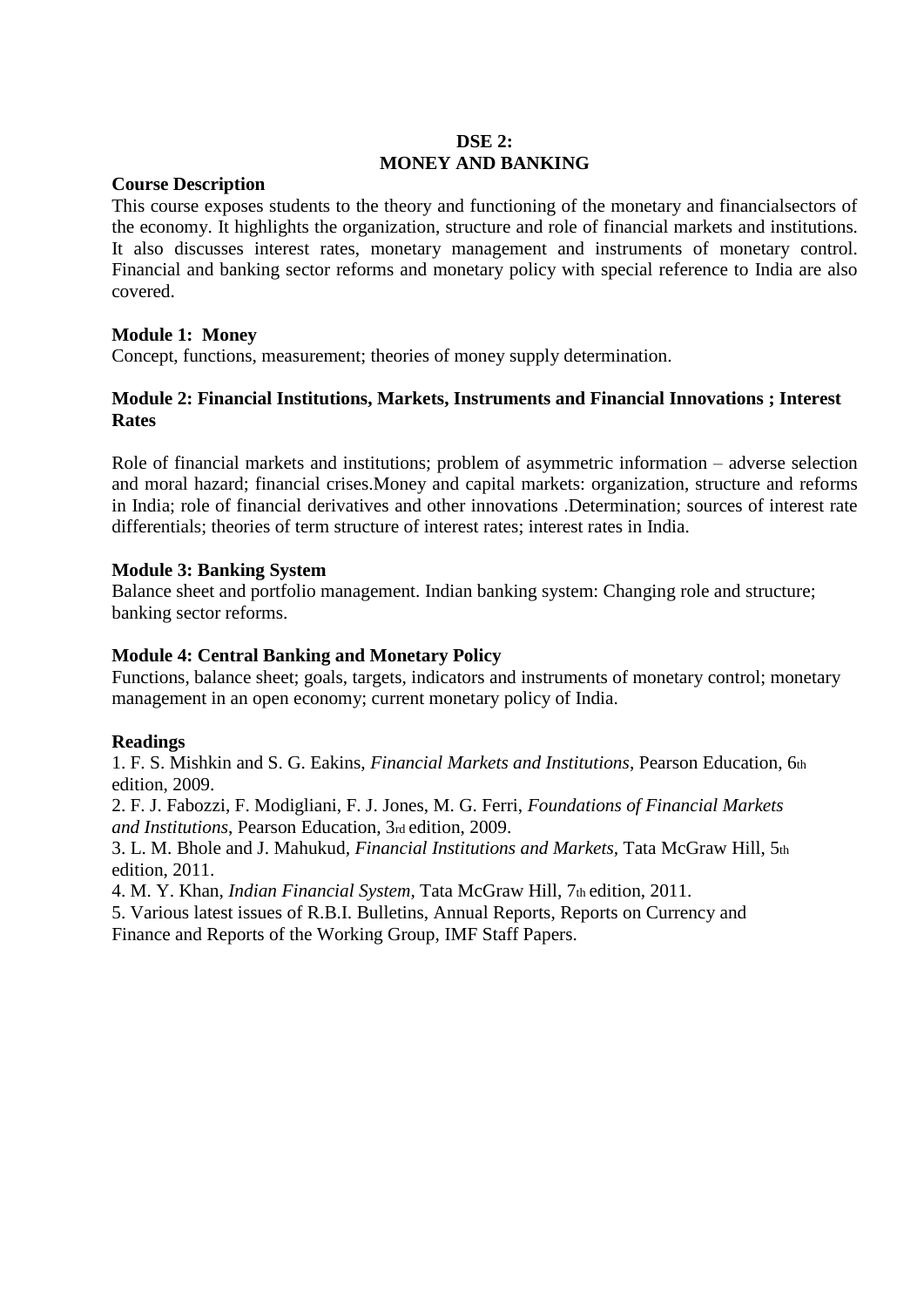# **Discipline Specific Elective: Group- II (One of the following)**

# **DSE 3: ECONOMIC DEVELOPMENT AND POLICY IN INDIA–II**

#### **Course Description**

Building on the more aggregative analysis of trends in the Indian Economy offered in Economic Development and Policy**–**I, this course examines sector-specific trends in key indicators and their implications in the post-Independence period.

#### **Course Outline**

#### **Module I: Agriculture: Policies and Performance**

Production and productivity; credit; labour; markets and pricing; land reforms;regional variations.

#### **Module II: Industry: Policies and Performance**

Production trends; small scale industries; public sector; foreign investment.

#### **Module III: Foreign Trade: Trends and Policies**

Balance of trade and balance of payments; India and the World Trade Organisation.

#### **Module IV: Tertiary sector**

Banking, Insurance , Information Technology

#### **Readings:**

1. Uma Kapila, *Indian Economy since Independence*, Academic Foundation, 19th edition (2009).

2. Government of India, *Economic Survey* (latest)

3. Government of India, *Five Year Plan* (latest)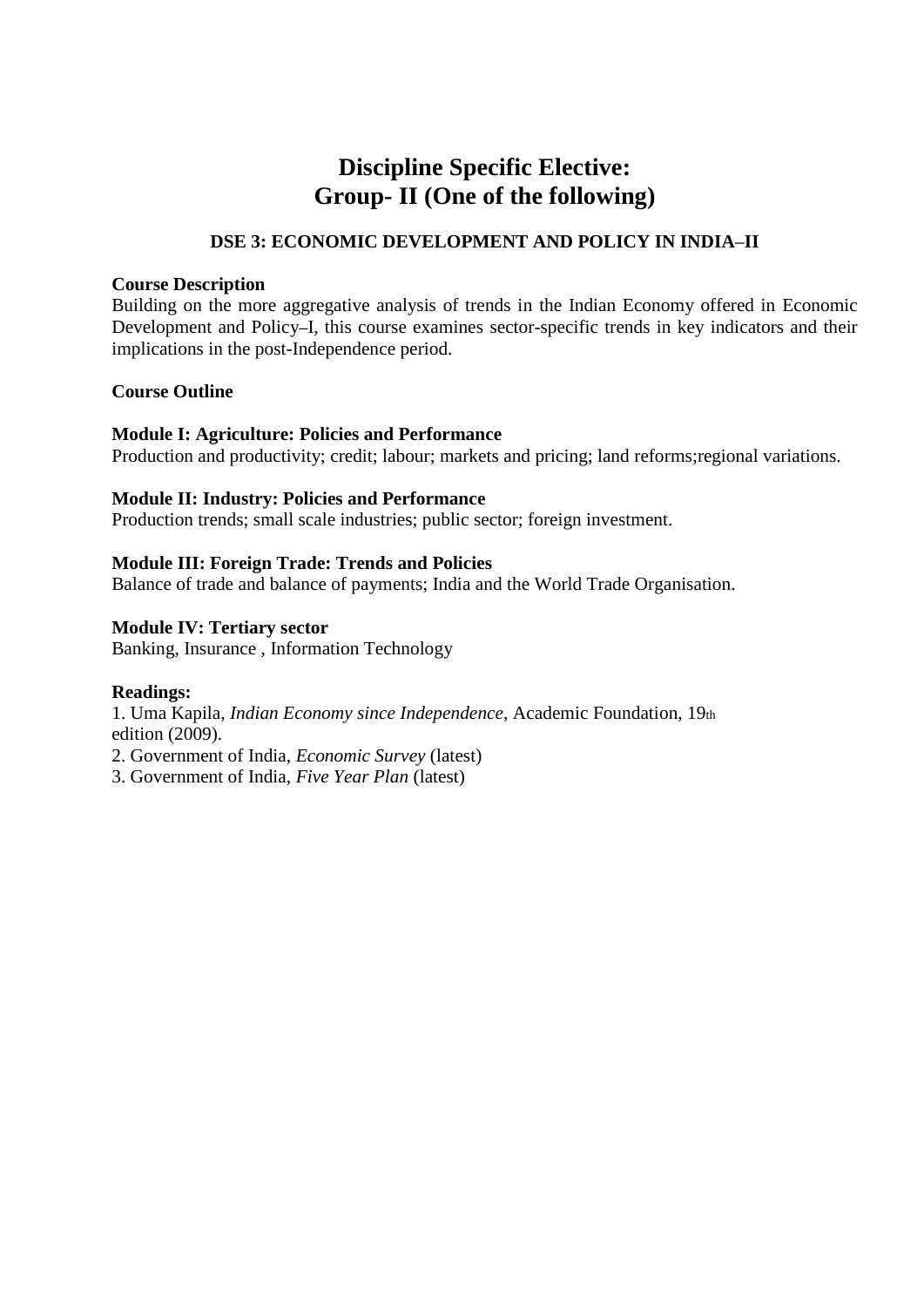## **DSE-4. ODISHA ECONOMY**

#### **Module-I: Basics of Odisha Economy:**

Demographic features – size of population, sex ratio, density, Literacy Rate, occupational pattern causes of population growth, population policy.

Features of Odisha Economy –Low percapita income, over population, Predominance of Agriculture, Unemployment, Unutilised resources, Capital deficiency, low level of technology, weak infrastructure.

#### **Module-II: Agriculture**

Importance of agriculture in Odisha economy, Causes of low productivity, Green revolution – features , problems & impact.

Land reforms in Odisha - salient features, The Estate Abolition Act – 1952, Bhoodan Movement, Mo – Jami, Mo – Diha campaign, Odisha State Agricultural policies.

#### **Module-III: Industry**

Importance of industrialization, Growth of industries in Odisha, Large scale industries , Small scale industries and cottage industries, Industry and environment.

Industrial Policy – 1991, 2001 and 2007, Public – Private partnership (PPP) mode. Mining and Quarrying.

#### **Module-IV : Planning in Odisha**

Introduction, Objectives, State planning Board, Review of Planning.Planning with NITI Ayog.NITI and Odisha.

Povery – Head Count Ratio in Odisha, Rangarjan Committee Report on Poverty, Poverty by region, Poverty by Social group Mission Shakti, Measures to remove poverty.

- 1. Government of Odisha Five year Plans
- 2. Odisha Economic Survey 2014-15
- 3. Power Sector reform in Odisha "A case study in Restructuring Planning commission of India". – Planning Commission of India
- 4. "Odisha Budget (2015-16) at a Glance" (PDF) Finance Department, Govt. of Odisha
- 5. Vipin Sharma (24, January, 2013) "State of India"s Livelihood report, 2012. SAGE publication. Retrieved , 25 May, 2015
- 6. Odisha Economy, R.K. Pany & K.K.Pani, Kitab Mahal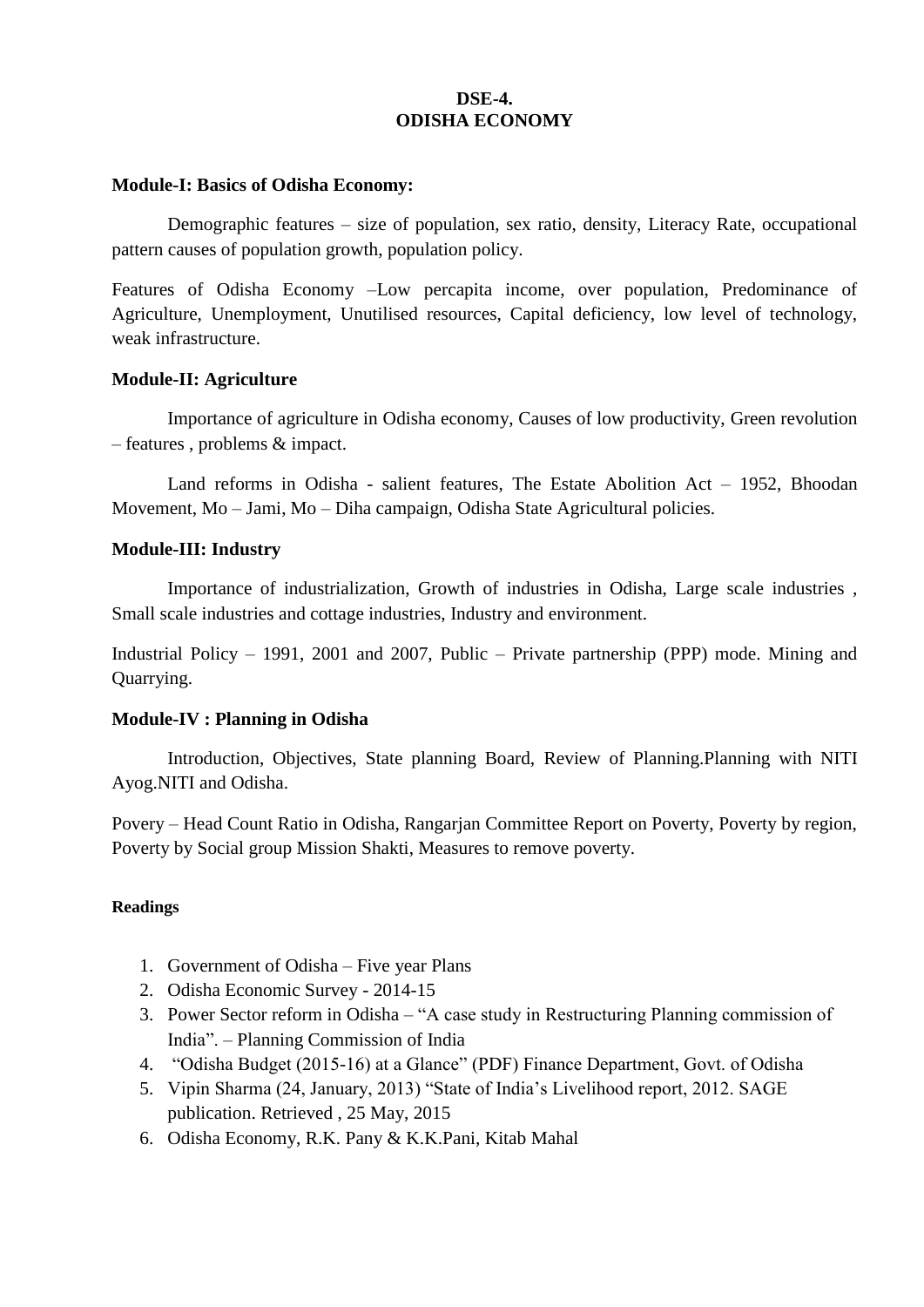# **Generic Elective Papers**

# **INDIAN ECONOMY:PAPER - I**

#### **Module- I**

Economic scenario in the pre-British and British period.Structure & Organisation of Villages, Towns, Industries and handicrafts, Meaning of colonization, British rule and the exploitation of India.

#### **Module- II**

Indian Economy at the time of Independence, Economic condition of India at the time of independence. The theory of drains and its pros and cons. Stagnation of Indian industries.

#### **Module- III**

Planning process in India:

Meaning of Economic Planning. Important features of Indian Plans, Planning process in India, Objectives of economic planning, Targets and Achievement of Indian Plans

#### **Module- IV**

Demographic Features of the Indian Economy: Meaning of population explosion, size and growth of Indian population, The problem of over population, Population policy.Poverty: Inequality and Unemployment:

Concept of poverty, Poverty alleviation programmes, Causes of Unempolyment, Employment generation programmes.

- 1. U. Kapila (2010): *Indian economy since Independence.* Academic Foundation, New Delhi
- 2. S. K. Misra and V. K. Puri (Latest Year): *Indian Economy — Its Development Experience*, Himalaya Publishing House, Mumbai
- 3. S. Chakraborty (): *Development Planning: The Indian Experience*. Clarendon Press.
- 4. R. Dutt and K. P. M, Sundharam (Latest Year): *Indian Economy*, S. Chand & Company Ltd., New Delhi.
- 5. A. Panagariya (2008): *India: the Emerging Giant*, Oxford University Press, New York
- 6. S. Acharya and R. Mohan (Eds.) (2010): *India's Economy: Performance and Challenges*, Oxford University Press, New Delhi.
- 7. I. J. Ahluwalia and I. M. D. Little (Eds.) (1998): *India's Economic Reforms and Development: Essays for Manmohan Singh*, Oxford University Press, New Delhi.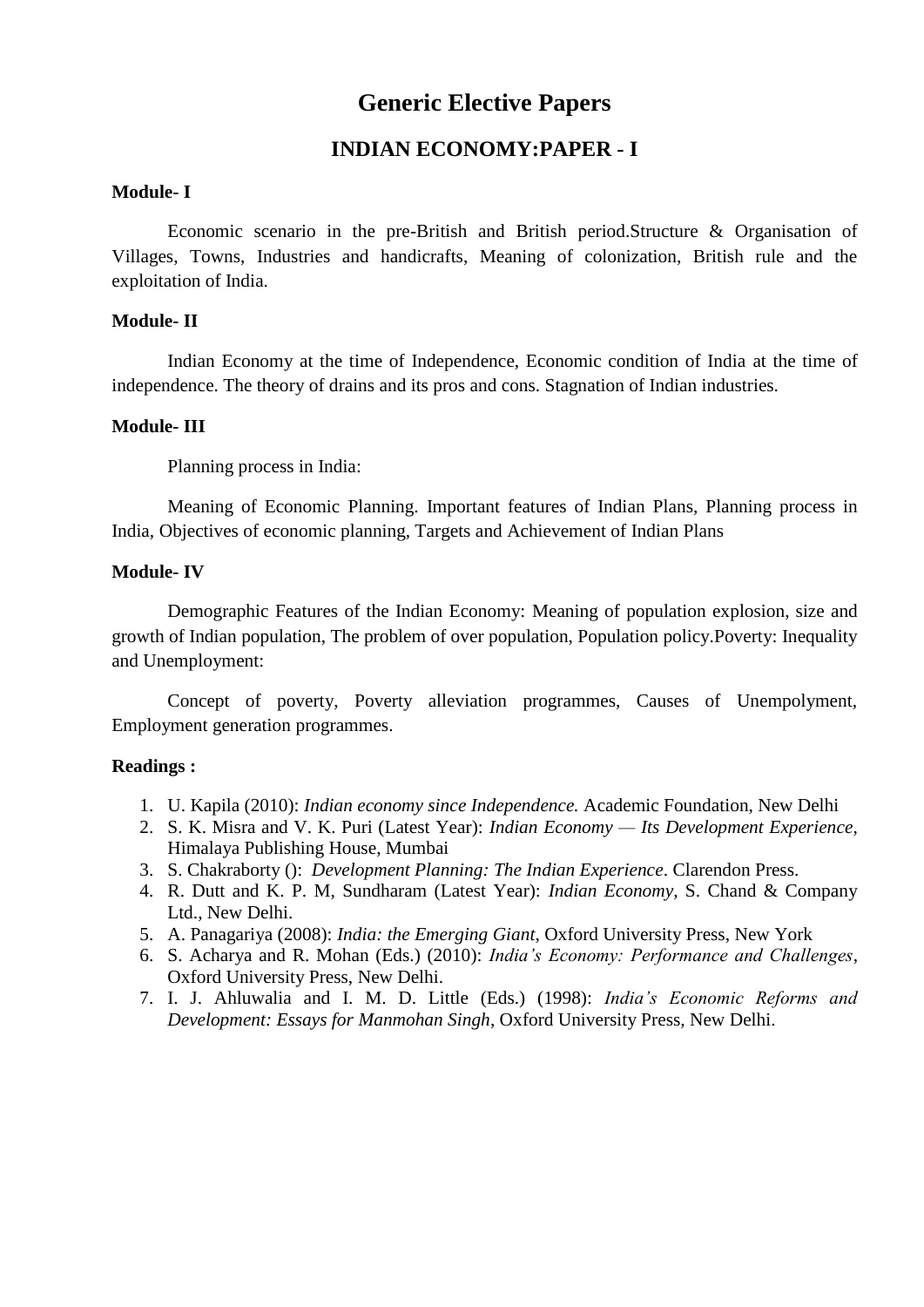# **INDIAN ECONOMY:PAPER - II**

#### **Module- I**

**Agriculture:** Role of agriculture in Indian Economy, Land tenure and tenancy reforms, Green revolution, Food problem and agriculture.

#### **Module- II**

**Industries:** Role of Industries in Indian Economy, Types of Industries – Small Scale, Large Scale and Cottage Industries, Industrial Policies – 1948, 1956 & 1991, Industrial sickness.

#### **Module- III**

**Transport & Communication:** Importance of transport in Economic development, Rail-Roads Co-ordination, Postal Communication & Tele Communication, Foreign Trade in India-Composition and direction.

#### **Module- IV**

**Banking and Finance:** The Structure of financial system, Functions of Commercial Bank, Balance Sheet of Commercial Bank, Functions of Reserve Bank of India. Education, Health and Nutrition, Problems of Environment, Environment regulation, Environment and development controversy.

- 1. U. Kapila (2010): *Indian economy since Independence.* Academic Foundation, New Delhi
- 2. S. K. Misra and V. K. Puri (Latest Year): *Indian Economy — Its Development Experience*, Himalaya Publishing House, Mumbai
- 3. S. Chakraborty (): *Development Planning: The Indian Experience*. Clarendon Press.
- 4. R. Dutt and K. P. M, Sundharam (Latest Year): *Indian Economy*, S. Chand & Company Ltd., New Delhi.
- 5. A. Panagariya (2008): *India: the Emerging Giant*, Oxford University Press, New York
- 6. S. Acharya and R. Mohan (Eds.) (2010): *India's Economy: Performance and Challenges*, Oxford University Press, New Delhi.
- 7. I. J. Ahluwalia and I. M. D. Little (Eds.) (1998): *India's Economic Reforms and Development: Essays for Manmohan Singh*, Oxford University Press, New Delhi.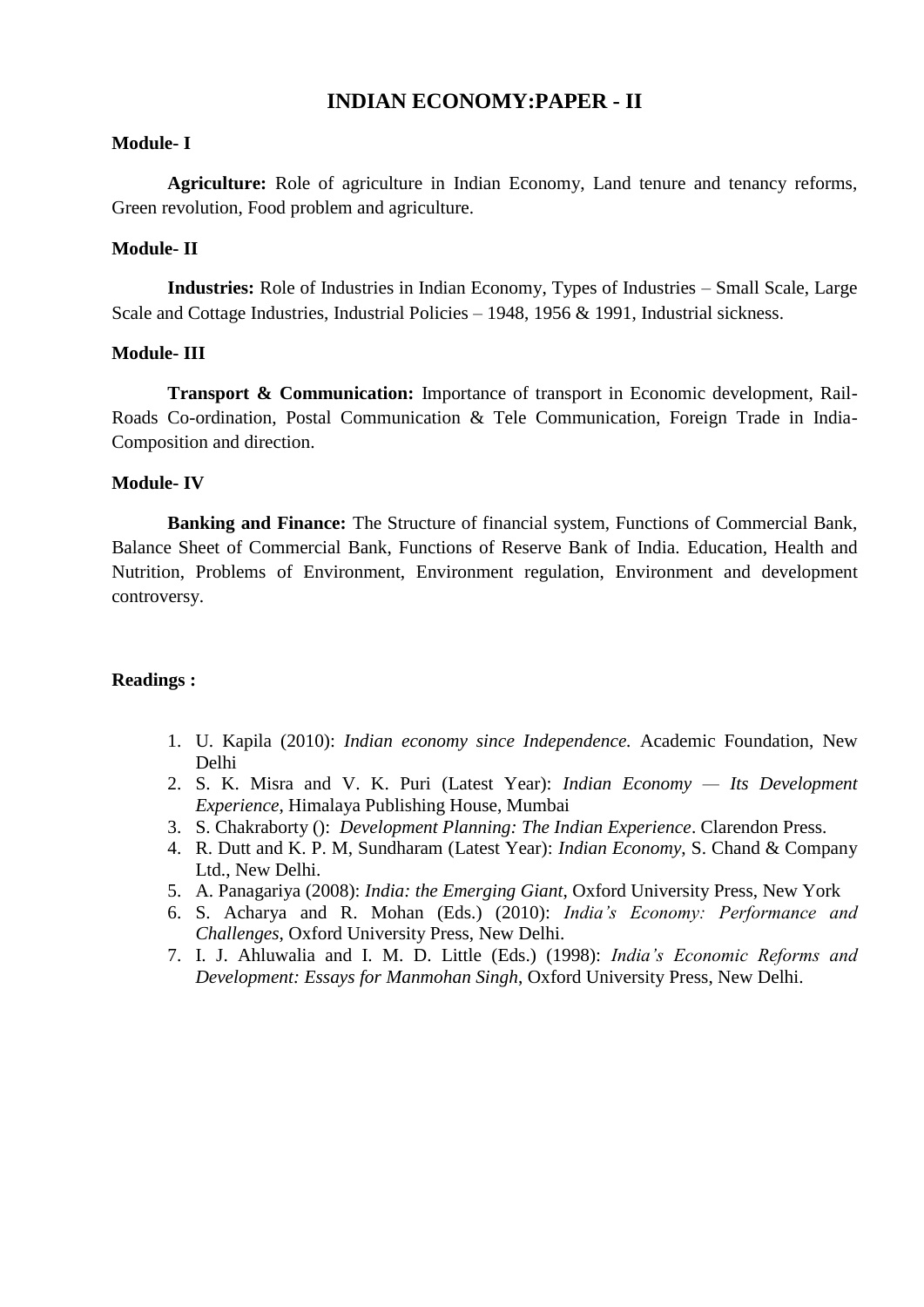# **Skill Enhancement Courses (SEC) Proposed by the Board of Studies Economics**

### **Skill Enhancement Course (SEC) I: FINANCIAL ECONOMICS**

#### **Course Description**

This course introduces students to the economics of finance. The course does not require any prior knowledge of economics. This course should be accessible to anyone with an exposure to elementary mathematics. The course is designed to impart the essential aspects of financial asset valuation. The students will be introduced to numerical techniques in finance using spreadsheet programmes such as Microsoft Excel. The course will impart skills that will be useful in a variety of business settings including investment banks, asset management companies and in the field of financial and business journalism.

**Module-I:** Introduction to Banking systems, Role of RBI, Non-Banking financial companies**.**  Investment principles.

#### **Module II: Deterministic cash-flow streams**

Basic theory of interest; discounting and present value; internal rate of return; evaluation criteria; fixed-income securities; bond prices and yields; interest rate sensitivity and duration; immunisation; the term structure of interest rates; yield curves; spot rates and forward rates.

#### **Module III: Single-period random cash flows**

Random asset returns; portfolios of assets; portfolio mean and variance; feasible combinations of mean and variance; mean-variance portfolio analysis: the Markowitz model and the two-fund theorem; risk-free assets and the one-fund theorem.

#### **Module IV: Capital Asset Pricing Model (CAPM)**

The capital market line; the capital asset pricing model; the beta of an asset and of a portfolio; security market line; use of the CAPM model in investment analysis and as a pricing formula.

#### **Readings**

1. David G. Luenberger, *Investment Science*, Oxford University Press, USA, 1997.

2. Richard A. Brealey and Stewart C. Myers, *Principles of Corporate Finance*, McGraw-Hill, 7th edition, 2002.

3. Burton G. Malkiel, *A Random Walk Down Wall Street*, W.W. Norton & Company, 2003.

4. Simon Benninga, *Financial Modeling*, MIT Press, USA, 1997.